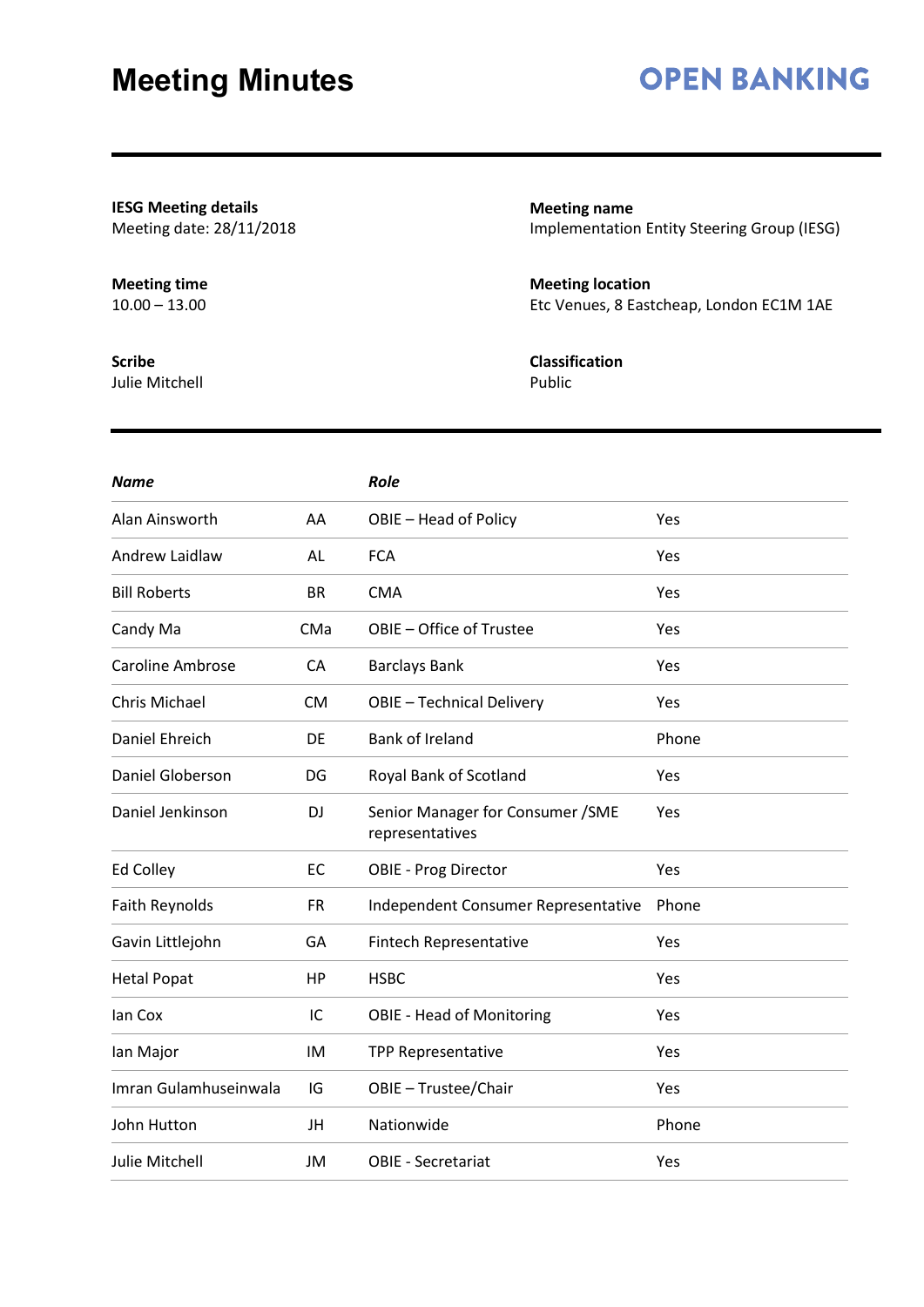# **OPEN BANKING**

| Laura Mountford      | LM         | <b>HM Treasury</b>                  | Yes        |
|----------------------|------------|-------------------------------------|------------|
| Mark Chidley         | <b>MCH</b> | Independent SME Representative      | Yes        |
| Mark Mullen          | MM.        | Atom Bank                           | Phone      |
| Paul Horlock         | <b>PH</b>  | <b>NPSO</b>                         | Apologies  |
| Phillip Mind         | PM         | <b>UK Finance</b>                   | Yes        |
| <b>Richard Rous</b>  | RR         | Lloyds Banking Group                | <b>Yes</b> |
| <b>Robert White</b>  | <b>RW</b>  | Santander                           | <b>Yes</b> |
| Roy Hutton           | <b>RH</b>  | <b>Allied Irish Bank</b>            | <b>Yes</b> |
| <b>Ruth Mitchell</b> | RM         | <b>Electronic Money Association</b> | Phone      |
| Vickie Hassan        | VH         | Danske Bank                         | Yes        |
| Will Curley          | <b>WC</b>  | <b>Tesco Bank</b>                   | Yes        |

#### **No. Agenda item**

#### **1.A MINUTES**

- 1.1. **IG** opened the meeting and proceeded to review the housekeeping items; advising that Will Curley **(WC)** of Tesco Bank would be joining the meeting; WC was responsible for the PSD2 implementation at Tesco and were one of the non CMA9 ASPSPs who had sought to join Open Banking with a view to implementing the standards.
- 1.2. **IG** advised that there would be an additional item on the agenda: the CMA9 have been working on a proposal in the form of a letter, where they are laying out what they feel constitutes success in 2019. **RR** will provide an overview of the letter in AOB and will also include a discussion around Version 4 scope. **IG** added that under AOB, **PM** has requested IESG discuss Confirmation of Payee Consultation, a consultation that closes in January. The lead question is what input should OBIE have into the overall process. **GL** advised that he would discuss an item during 2.g relating to a meeting in Brussels on 29<sup>th</sup> November.
	- 1.3. **IG** asked if there were any final comments on the minutes from 24th October. **AA** advised he had some further comments on the Variable Recurring Payments piece : OBIE to consult on the design, but it needs to be clear that the item is being consulted on now, but any standard would not be published until September, the other thing mentioned is around the FCA sandbox and the idea that OBIE could do something using the FCA's regulatory sandbox, which they have encouraged us to do. To test the concept for Variable Recurring Payments. **IG** approved the October minutes.

*ACTION: IESG\_2018\_301\_134 - JM & AA to follow up on October Minutes post IESG.*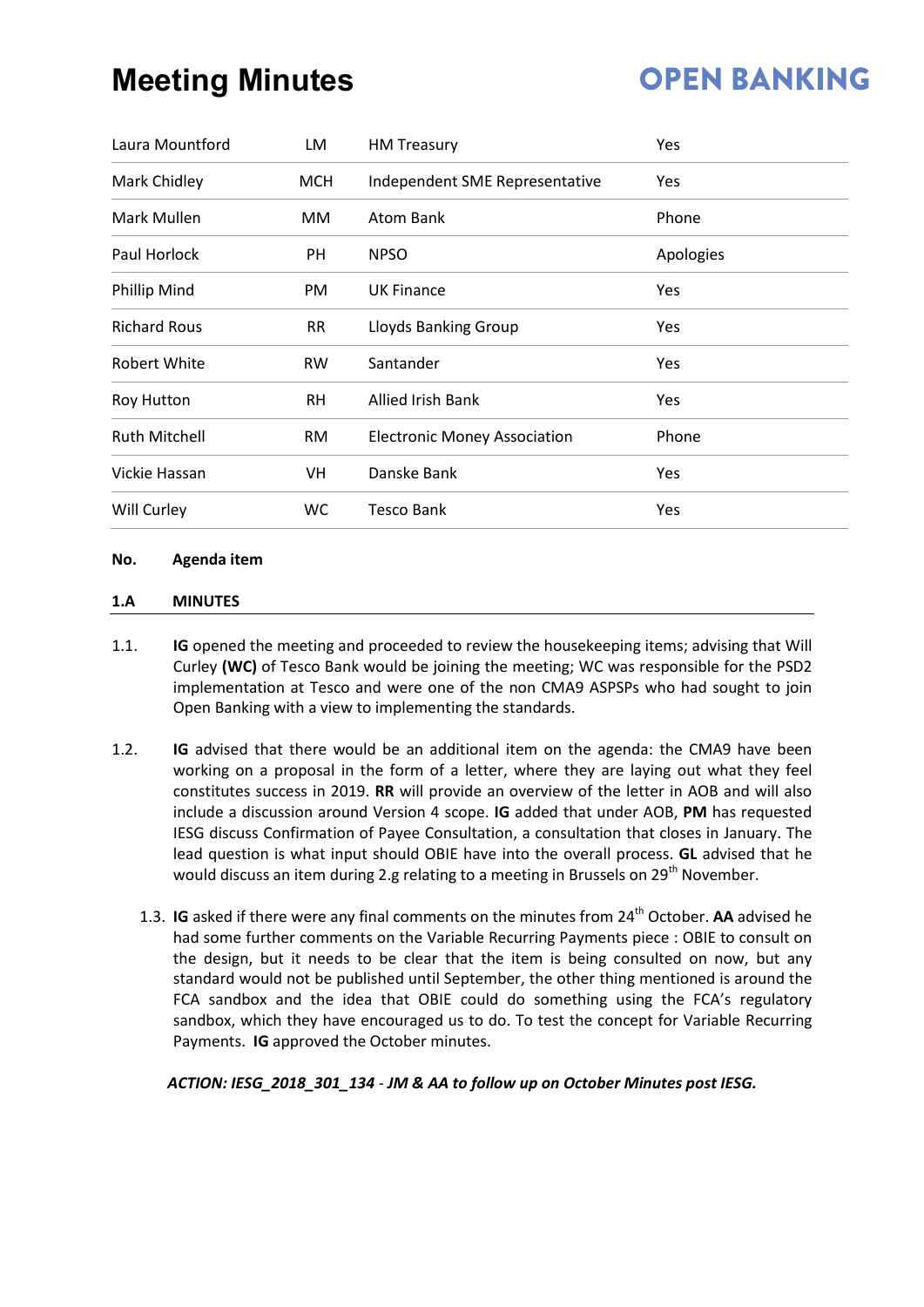### **OPEN BANKING**

#### **1.B ACTION LOG**

| <b>Action Number</b> | <b>Date Raised</b> | <b>Description</b>                                                                                                                                                                                                                                                                                           | <b>Notes</b>                                                                                                                                                                                                                                                                                                                                                                                                       | <b>Target Date</b>                                                               | <b>Status</b> |
|----------------------|--------------------|--------------------------------------------------------------------------------------------------------------------------------------------------------------------------------------------------------------------------------------------------------------------------------------------------------------|--------------------------------------------------------------------------------------------------------------------------------------------------------------------------------------------------------------------------------------------------------------------------------------------------------------------------------------------------------------------------------------------------------------------|----------------------------------------------------------------------------------|---------------|
| IESG_2018_301_103    | 19/07/2018         | Overarching Strategy: IG to have discussion with FR in<br>monitoring function and PAG. IESG to send suggestions<br>directly to IG/FR on overarching strategy.                                                                                                                                                | Update 29/08 matter for future<br>IESG; paper has been prepared for<br>future IESG. Item rolled to 24<br><b>October IESG</b><br>Update 26/11: Item to be rolled to<br>December IESG. JM to follow up<br>with FR and IG to close this action.<br>IESG Update: partial progress has<br>been made; full update rolled to<br>January IESG. Action will need<br>further work and develop a suite of<br>further activity | 06/09/2018<br>26/09/2018<br>24/10/2018<br>28/11/2018<br>19/12/2018<br>31/01/2019 | Open          |
| IESG 2018 301 106    | 19/07/2018         | CR for Transaction ID's: document update, requires a<br>more practical solution and consolidated at MG and TDA.<br>Action from 24/10: OBIE firm up the recommendation,<br>include some timings and get some nuance language<br>around one to three, versus four. To be circulated prior to<br>November IESG. | Update 13/11: CM to provide<br>recommendation to the Trustee in<br>the form of a short letter agreeing<br>the way forward; firm up the<br>language and include timeframe<br>required.<br>Update 22/11: Letter circulated to<br>CMA9 and copy included in<br>November IESG pack.                                                                                                                                    | 06/09/2018<br>24/10/2018<br>28/11/2018                                           | Closed        |
| IESG 2018 301 120    | 06/09/2018         | Brexit Update: AA to look at paper on Brexit in October<br>IESG.                                                                                                                                                                                                                                             | Update 17/09: Item rolled to 24<br>October IESG. AA will provide a<br>verbal update<br>Update 22/11: Item rolled to<br>January IESG.                                                                                                                                                                                                                                                                               | 24/10/2018<br>28/11/2018<br>19/12/2018<br>31/01/2019                             | Open          |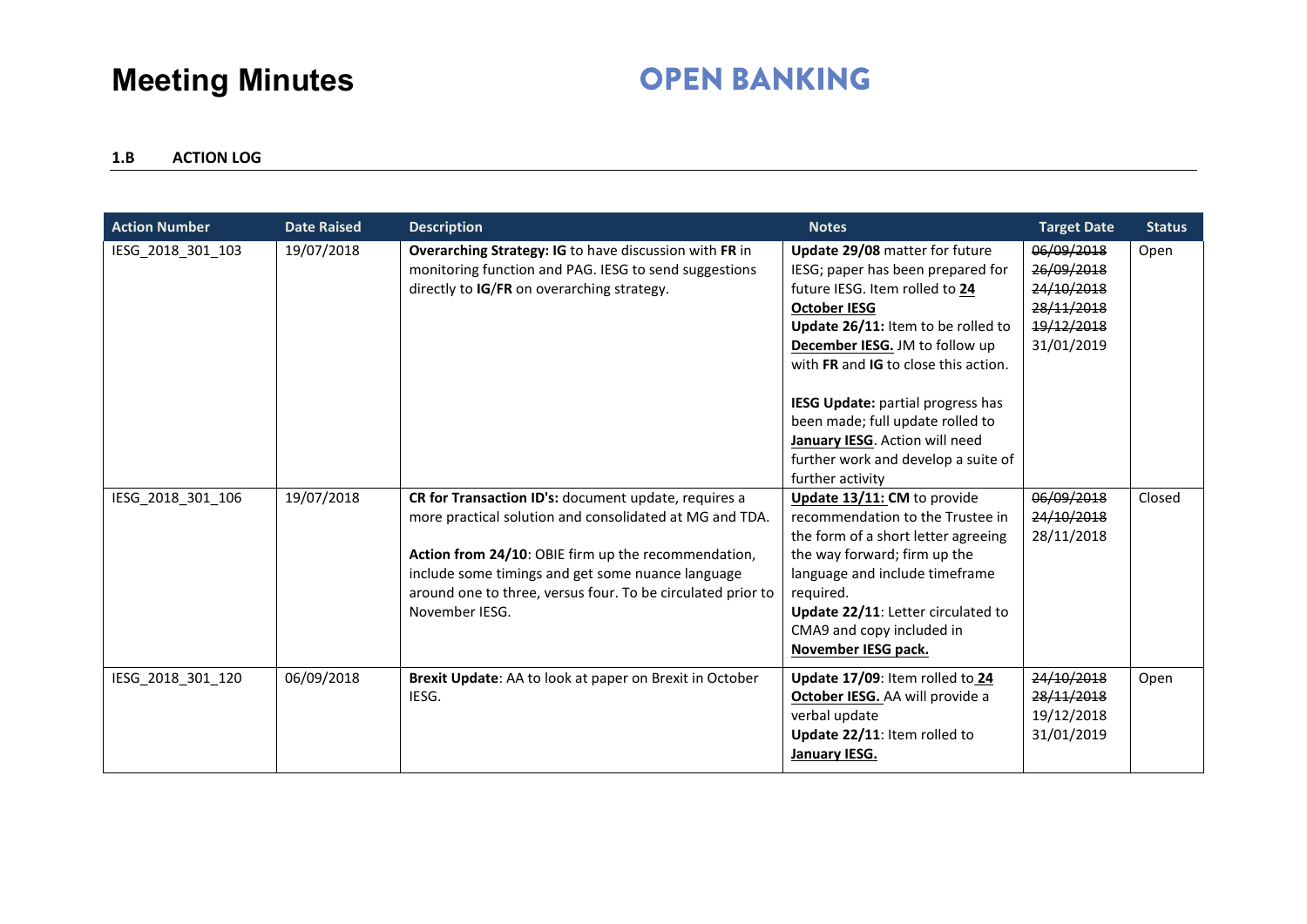### **OPEN BANKING**

| <b>Action Number</b> | <b>Date Raised</b> | <b>Description</b>                                                                                                                                                                                               | <b>Notes</b>                                                                                                                                                                                                                                                                                                              | <b>Target Date</b>       | <b>Status</b> |
|----------------------|--------------------|------------------------------------------------------------------------------------------------------------------------------------------------------------------------------------------------------------------|---------------------------------------------------------------------------------------------------------------------------------------------------------------------------------------------------------------------------------------------------------------------------------------------------------------------------|--------------------------|---------------|
| IESG_2018_301_127    | 24/10/2018         | Copyright: GL advised that item was not closed. IG<br>requested to bring back to November IESG.                                                                                                                  | Update 13/11: AA advised matter<br>not ready for update for November<br>IESG. Item to roll to January IESG.                                                                                                                                                                                                               | 19/12/2018<br>31/01/2019 | Open          |
| IESG_2018_301_128    | 24/10/2018         | MI: CMA9 operating as a TPP figures now to be included<br>in TPP funnel as part of programme update paper, as well<br>as identify the names.                                                                     | Update 13/11: updated slides<br>included in November IESG pack.                                                                                                                                                                                                                                                           | 28/11/2018               | Closed        |
| IESG_2018_301_129    | 24/10/2018         | Yolt: CM to liaise with Yolt re customer adoption and the<br>ability to make this information public.                                                                                                            | Update 23/11: CM reached out to<br>Yolt who advised they do not wish<br>to make the information public                                                                                                                                                                                                                    | 28/11/2018               | Closed        |
| IESG_2018_301_130    | 24/10/2018         | <b>CMA9</b> : OBIE to explore with the ASPSP side on how to get<br>to the customer numbers piece and work through what it<br>means to try and pull all that information together.                                | Update 22/11: CM advised that<br>Barclays sent an email to CMA9 in<br>October to request this<br>information. IG has also sent a<br>reminder as this November data is<br>required for December Reporting.<br>Item now allocated from CM to IC<br>(Ian Cox - Monitoring).<br>IESG Update: Item will be<br>addressed in AOB | 28/11/2018               | Closed        |
| IESG_2018_301_131    | 24/10/2018         | Consumer Metrics: IG to discuss with CMA prior to<br>November IESG.                                                                                                                                              | Update 22/11: IG advised update<br>is intended to be a follow up on<br>the technical definition of PSU's for<br>reporting purposes (ie MI),<br>covering - duplicate users, active<br>users etc. Verbal update at<br>November IESG.                                                                                        | 28/11/2018               | Closed        |
| IESG_2018_301_132    | 24/10/2018         | Calls by End Point: Discovery required for obtaining<br>customer numbers, CM to liaise with CMA and Ian Cox.<br>Aim for inclusion in November IESG pack to discuss and<br>agree to publish in the public domain. | Update 13/11: Slide included in<br><b>November IESG pack</b>                                                                                                                                                                                                                                                              | 28/11/2018               | Closed        |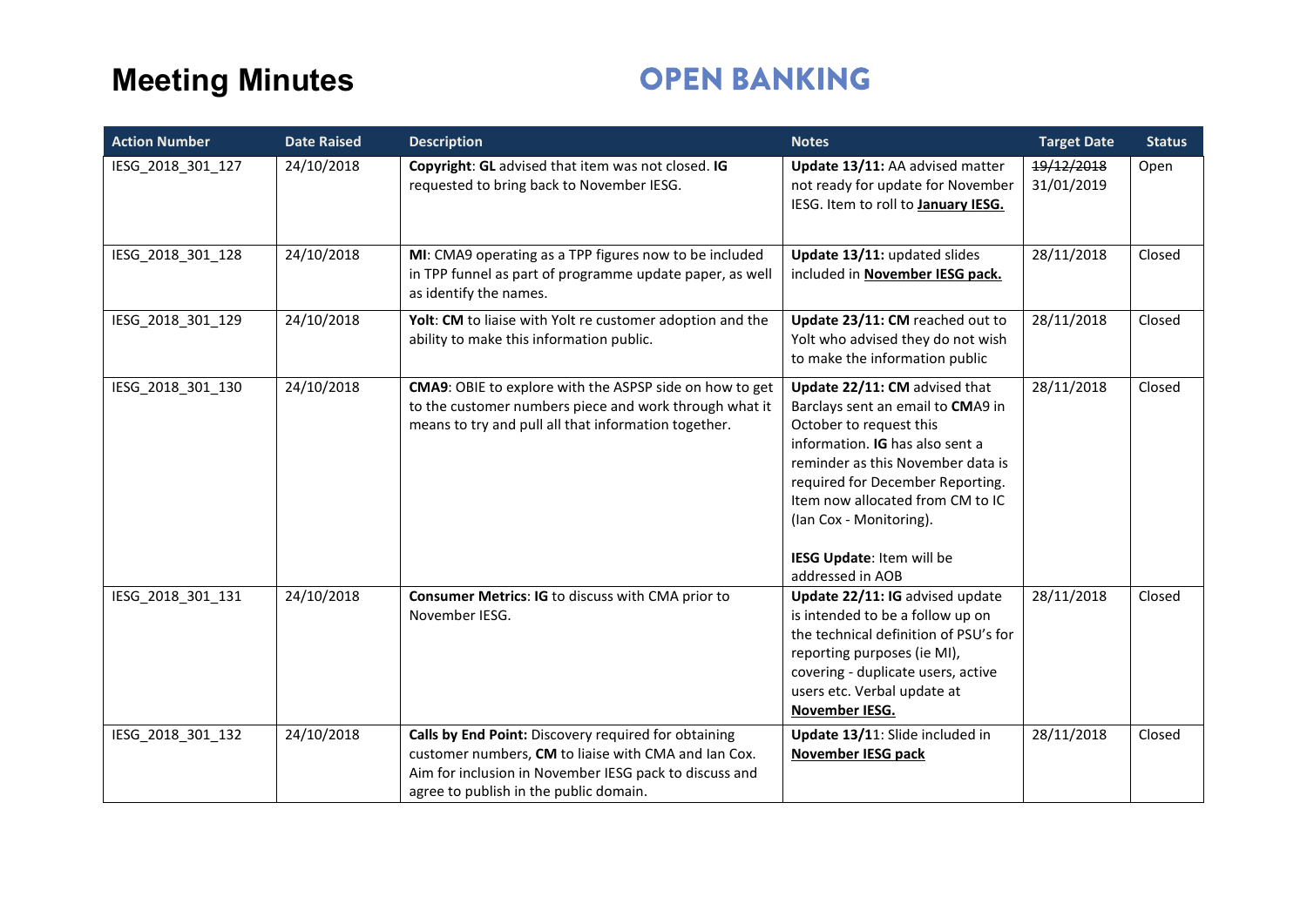#### **1.C PROGRAMME UPDATE**

#### *1.c.iii OBIE/CMA9 Update*

- 1.4. **IG** advised the programme was amber, trending red on Release 4. **EC** stated that the RAG was consistent with the other ambers, relating to P5B and will remain that way until an agreed approach is reached with the FCA sandbox.
- 1.5. **GL** asked if there was an issue with 3.1 not having Personal Identifiable Data (PDI) as mandatory; it is a requirement for exemption and needs sorting out quickly. **IG** was not aware that it was an explicit exemption requirement. **GL** offered to forward the FCA letter that explained this.
- 1.6. **AL** advised that the FCA had forwarded the text on the approach document; with wording firmed up once EBA opinion is out and the FCA policy statement is published in December. **GL** was concerned about a potential situation where the CMA9 progress towards an intention of exemption in March and this piece is missing - GL's community will be arguing forcefully that they don't get it.
- 1.7. **IG** added that from a programme perspective, OBIE should wait until a definitive steer from the regulators has been received on this particular point. He added that the standard allows for a named account holder. **CM** advised that was correct and it was marked as conditional i.e. if it is required for a regulatory reason then its mandatory. **IG** didn't see this as a risk, because the standard already allows for it. If the CMA9 get clarification from the EBA and the FCA, can they actually populate the field, if it becomes mandatory.
- 1.8. **GL** reiterated that if anyone seeks to get exemption without delivering this, they will have a furious fight on their hands, because it is non-functional without it.
- 1.9. **HP** believes that from a cross bank point of view this requirement has been fully met, the technical specification has been delivered and marked as conditional which aligns to wherever the final regulatory guidance goes. It is then up to each institution to apply it if it comes into scope for PSD2.
- 1.10. **JH** at Nationwide agreed with **HP** point. **RR** advised that LBG were operationally in the same place and would like to have further discussions with **GL** on this matter.
- 1.11. **RW** requested this item was tracked. **IG** agreed and suggested PMG cover this. **RW** agreed it needs to follow the correct governance procedure and believed it was more of a PSD2 piece.
- 1.12. **AL** stated this was not something that had been called out explicitly, in words, in the legislation. And there had been a lot of feedback in the market about the problems that could arise if this is not made available. **AL** confirmed that once clarification comes from the EBA, the FCA will put something in their final guidance in December.
- 1.13. **IG** observed that OBIE has done all it can from a programme management point of view, to mitigate against the risk. **EC** added that any final guidance that comes from the FCA/EBA that differs from what is currently known will require a change of standard. **IG** stated that by the December IESG, the FCA and EBA guidelines should be published which will then enable OBIE to take stock of the regulatory requirements.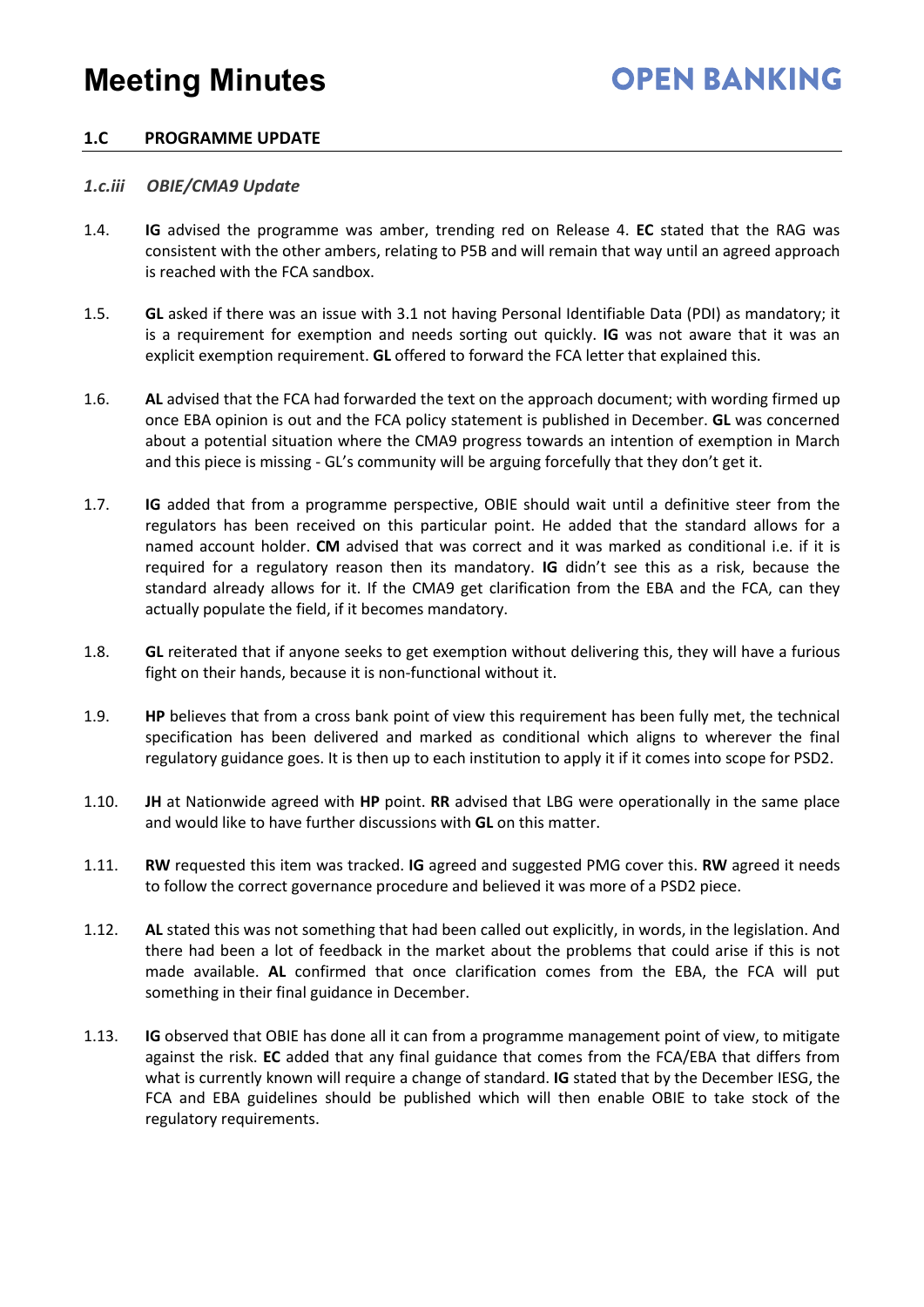### **OPEN BANKING**

- 1.14. **FR** asked what next year looks like in terms of roadmap and what the approach is, is OBIE going to continue with the same for Release 4. What about the Commercial APIs? **IG** responded that this should be addressed later in this meeting; when the CMA9 are going to provide their point of view. Regulators need to provide certainty.
- 1.15. **IG** asked if there were any questions on the CMA9 rag status, and was pleased that RBS were now in a position to go green for Release 3. **IG** advised that he was comfortable with the progress the bilaterals were making.
- 1.16. **CA** stated there was a sense of worry and concern around Release 3, and it would be up to the group to collectively support and steer the ship so the CMA9 do not put in any significant changes for March. **RR** added there was nervousness even if there were no further changes.
- 1.17. **GL** asked about the transparency of RJID, he believed the market had no idea what it is going to get, nor is there an understanding of how this is going to play out. **IG** advised that RJID is consistent with elements of the Customer Experience Guidelines (CEG), in terms of transparency it could be helpful to do a short summary covering the typical OBIE initiatives under the RJID, not on a bank by bank basis. **HP** asked **GL** for more clarification on what the market needed. **GL** advised that there haven't been material, visible changes from any of the CMA9 from January, in terms of the delivery; in particular the customer interface issues.
- 1.18. **IC** advised that the monitoring team would look at improvements which covered RJID.
- 1.19. **GL** felt that for items that were March/January dated, the point of RJID is completely missing; the idea was to get some immediate improvements , if they are going to have to change the interface for CEG, it's been a complete wasted effort. **IC** disagreed.
- 1.20. **RR** observed that there were two rounds of RJID; the first in May, generating recommendations from customer research feedback, which LBG will be doing in December. The other element was things that came out of CEG consultation in August. **RR** added that LBG were being transparent, they were not keeping anything from GL's members and would welcome bilateral engagement. **GL** expressed his concern around the different dates for RJID. **CA** added that the CMA9 have different dates, e.g. Barclays is January, but they are pulling some items forward and delivering early and she has a weekly session with GL's members with the aim of full transparency.
- 1.21. **IG** stated that he would prefer this to be done on a bilateral basis and the RJID was not intended to be a plaster, it was intended to bring forward some quick wins, that would otherwise be delivered in March, support adoption instead of waiting until March. **IG** advised that the bilaterals were done on a confidential basis; however he did not believe there was anything contentious and if the CMA9 are able to share with GL it would be a good thing.
- 1.22. **FR** asked if any work was being done to look at the risk to existing TPPs, who would be switching from screen scraping to API in 2019. Could there be a risk to their business, and a risk to consumers not being able to get the services they are looking for. Who picks up the risk and how is it addressed and analysed. **IG** advised that in relation to Payment Accounts, PSD2 is trying to mitigate the risk. OBIE is doing quite a few things to support the exemption process: the checklist across Operational Guidelines, CEG and conformance tools and technical APIs. Plus the certification process. All of these will try to reduce the friction around the entire process. **EC** advised that in addition MCLA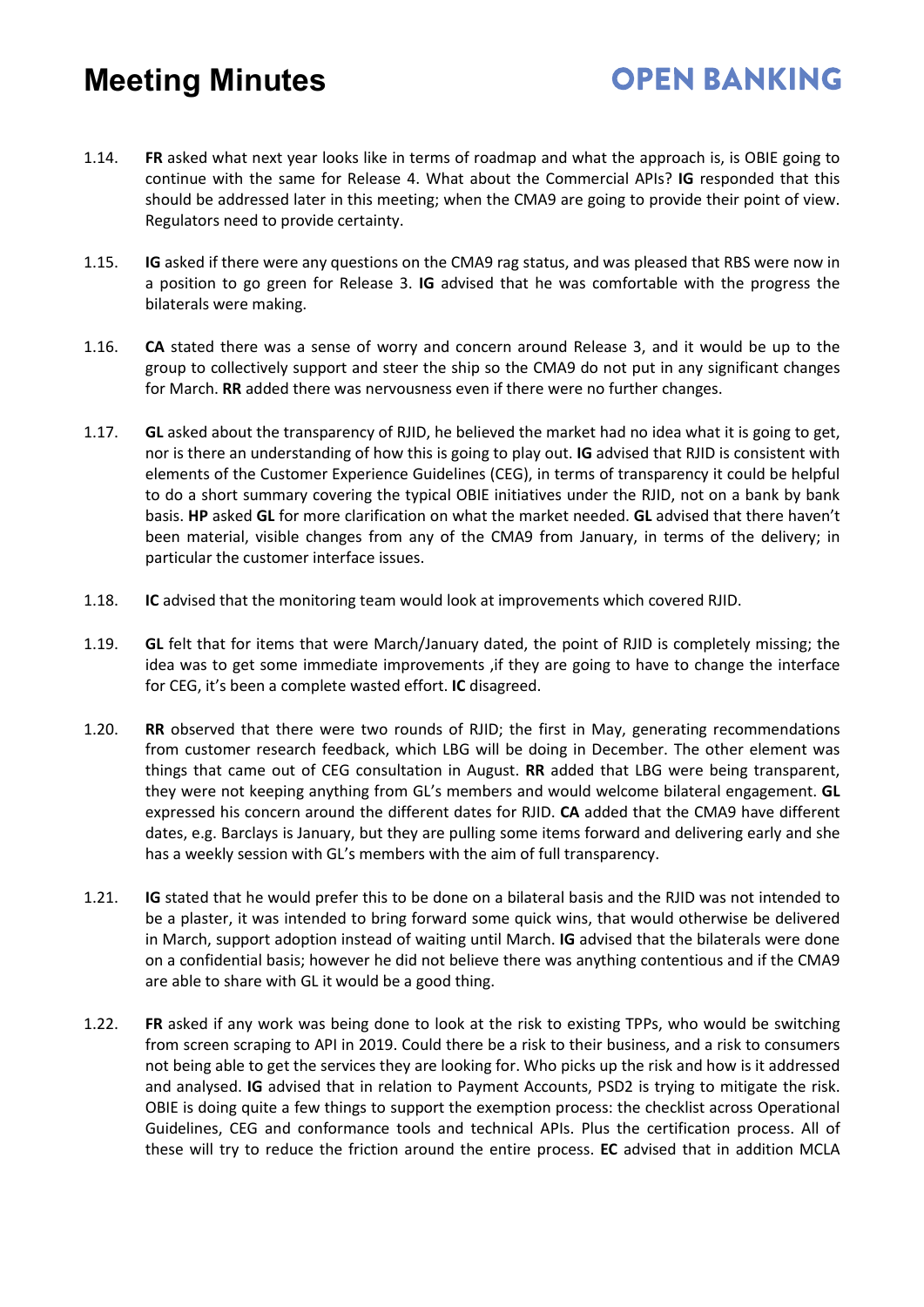runs through 2019 and supports individual banks joining the ecosystem, banks upgrading API end points and TPPs joining and moving between versions.

- 1.23. **IG** advised that once regulatory requirement certainty comes through, it would be helpful to take stock of where the TPPs are, which could be by way of a survey via the stakeholder leads. **FR** wasn't clear on how fearful people were of not getting their exemption and is it possible to get an exemption and for it to still be difficult for TPPs in September 2019. **IG** advised this was something to be addressed at a later date.
- 1.24. **AL** advised that the exemption process is not necessarily there to fix all of the problems, it's never going to be a cast iron guarantee of everything, which is why there is on-going supervision; the exemption process looks to firms to provide evidence that they have tested, sought TPP feedback and they have been working to resolve issues.
- 1.25. **GL** advised that from a TPP perspective, they would be happy if all of the CMA9 get an exemption based on the items that are in the Operational Guidelines, the SIR and the CEG.

#### *1.c.ii TPP Funnel*

- 1.26. **IG** identified a few key figures in the TPP funnel:
	- 1.26.1.1.1. 12 TPPs in production/offerings
	- 1.26.1.1.2. 32 prototyping
	- 1.26.1.1.3. PISPS prototyping has increased.

This was in line with expectations at programme level and he anticipated the trend will continue upwards. There are two non CMA9 ASPSPs working on implementing the standards. At present OBIE are unable to confirm and would need to seek their permission. **IG** asked **WC** that the inference was it was Tesco Bank. **WC** advised that not as of yet. **GL** felt it was difficult for a TPP to build against an interface when they don't know it's there and was frustrated by the secrecy. **IG** stated that in future the non CMA9 would be asked if their name could be shared at IESG.

#### *1.c.iii API KPIs*

- 1.27. **IG** advised IESG that this version shows the website uploads (Part A) and Part B IESG level only, for October.
- 1.28. **DG** advised that there was a problem with reporting and the contribution numbers from RBS Group. It showed there were some availability issues which he doesn't believe they have. **IG** believed there was a challenge process before the numbers get to the reporting stage. **DG** agreed and advised they were looking to resolve this quickly. **EC** confirmed the challenge process did conclude and suggested **DG** take this discussion off line. **IG** wants to ensure that the numbers are robust and reliable, and confirmed that the numbers are volume weighted. **RW** asked if the average API availability was averaged across transactions rather than institutions. **EC** stated its institutions. **DG** requested this should be addressed, as it could be a bit misleading for TPPs.

*ACTION IESG\_2018\_301\_138: EC – Recirculate October MI. Document outlining revised availability figures, these amendments were agreed in conjunction with affected CMA9 members as part of OBIE's internal QA process. The revised figures show an overall October availability of 98.2% (up from 97.2%, as originally reported) and have been reflected on the Open Banking website.*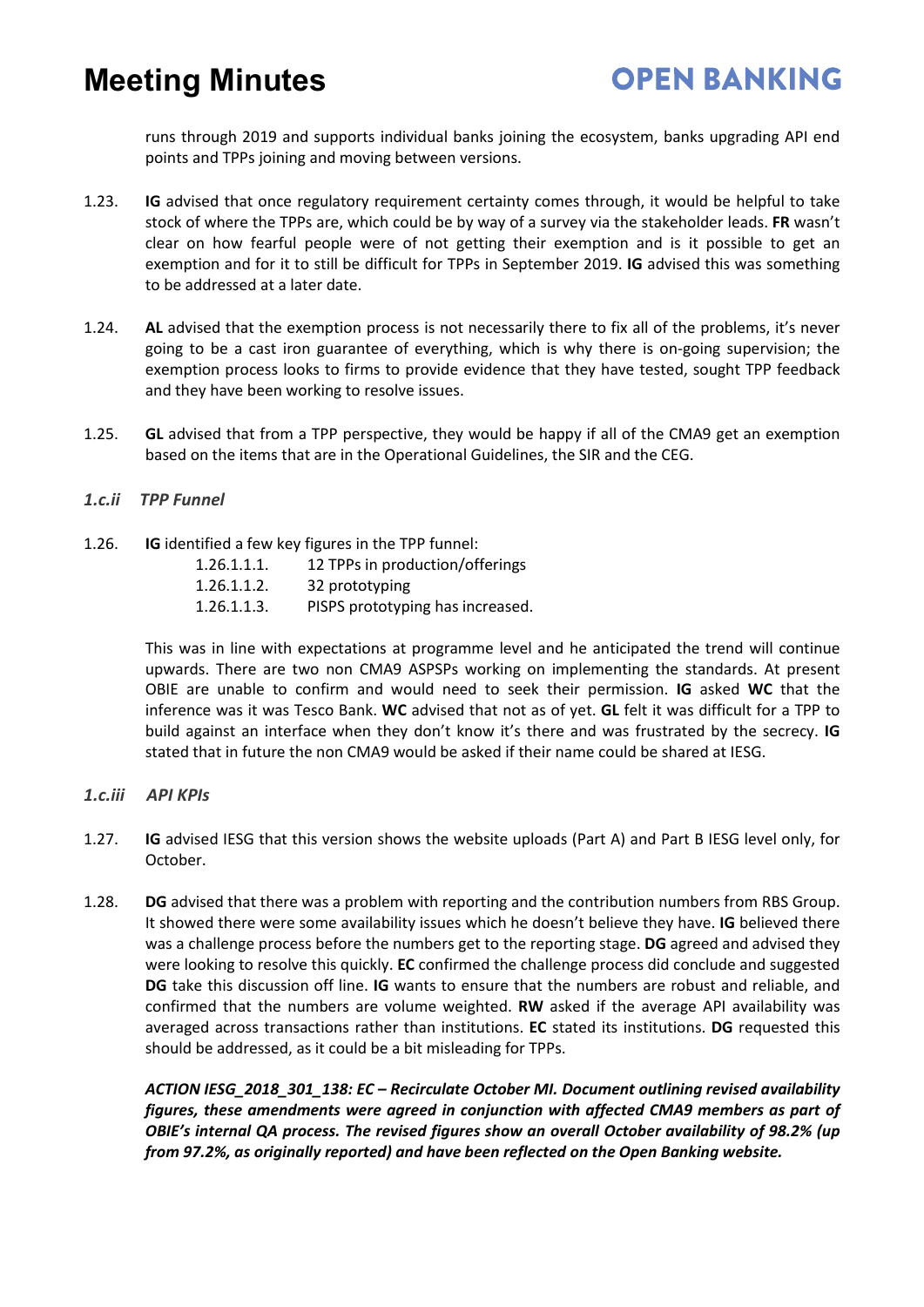- 1.29. **IG** asked IESG that if they had a particular view on KPIs to be volume weighted or otherwise to approach **EC**.
- 1.30. **GL** advised that he and IC were hosting a session later in the afternoon with TPPs to look at the metrics and work out if the published numbers are disguised in any way, adding that anyone was welcome to attend.
- 1.31. **IM** asked why they were not volume weighted. **EC** stated is was just a simple availability number, it could be volume weighted and suggested that as more detailed reporting emerges in December, it can be picked up then.
- 1.32. **RR** observed that one of the purposes of publishing the brand is that it makes it harder for underperformers to hide in the average.
- 1.33. **IG** finalised this agenda point, by encouraging the IESG to continue logging their issues via Jira, as the MI in the submission showed that it was working well. **EC** highlighted that on page 43-44, there was an on-going improvement trend from the CMA9 since June when the performance problems were identified.
- 1.34. **RW** questioned the chart relating to the number of API calls per institution and whether that should be published in the public arena. **IG** clarified exactly what was going on the website and what was for internal use only and the instructions received from the CMA.
- 1.35. **GL** stressed it was important to understand real customer interaction in relation to the API calls. **CM** advised that to measure exactly what is going on, (slide 43) you need volumes as well as response times.
- 1.36. **IG** said there was time to identify the areas were more granularity and insight is needed, however it would be good to get some stability and credibility around the current items and requested the CMA9 play an active role in this.
- 1.37. **CM** advised that the TPPs had asked for the third time that this information be made available. **IG** added that he would see what the feedback is from the IC/GL session.
- 1.38. **IG** stated that as there were no objections Part A was taken as approved and will be published on the website.

#### **2.A/B VERSION 3.1 AND CONFIRMATION OF FUNDS FOR PISP (P6B) FOR RECOMMENDATION**

- 2.1. **IG** advised that there a number of items that needed changing in V.3.1 standards. Two items need to be implemented by March and are optional by the implementation date.
	- 2.1.1. Technical Fixes: these are important for good functionality of the March release.
	- 2.1.2. Regulatory clarification around Confirmation of Funds, this is not specifically highlighted within the roadmap, the slot for CBPII Confirmation of Payment was also March, which is why the team have gone for implementation in March.
- 2.2. **IG** advised there was no reason why the technical fixes could not be implementable by 13<sup>th</sup> March and asked the view of the CMA9. **CA** advised that Barclays were comfortable with the timescale. **HP** wanted clarification that this did not include directory integration changes for EIDAS. **CM** advised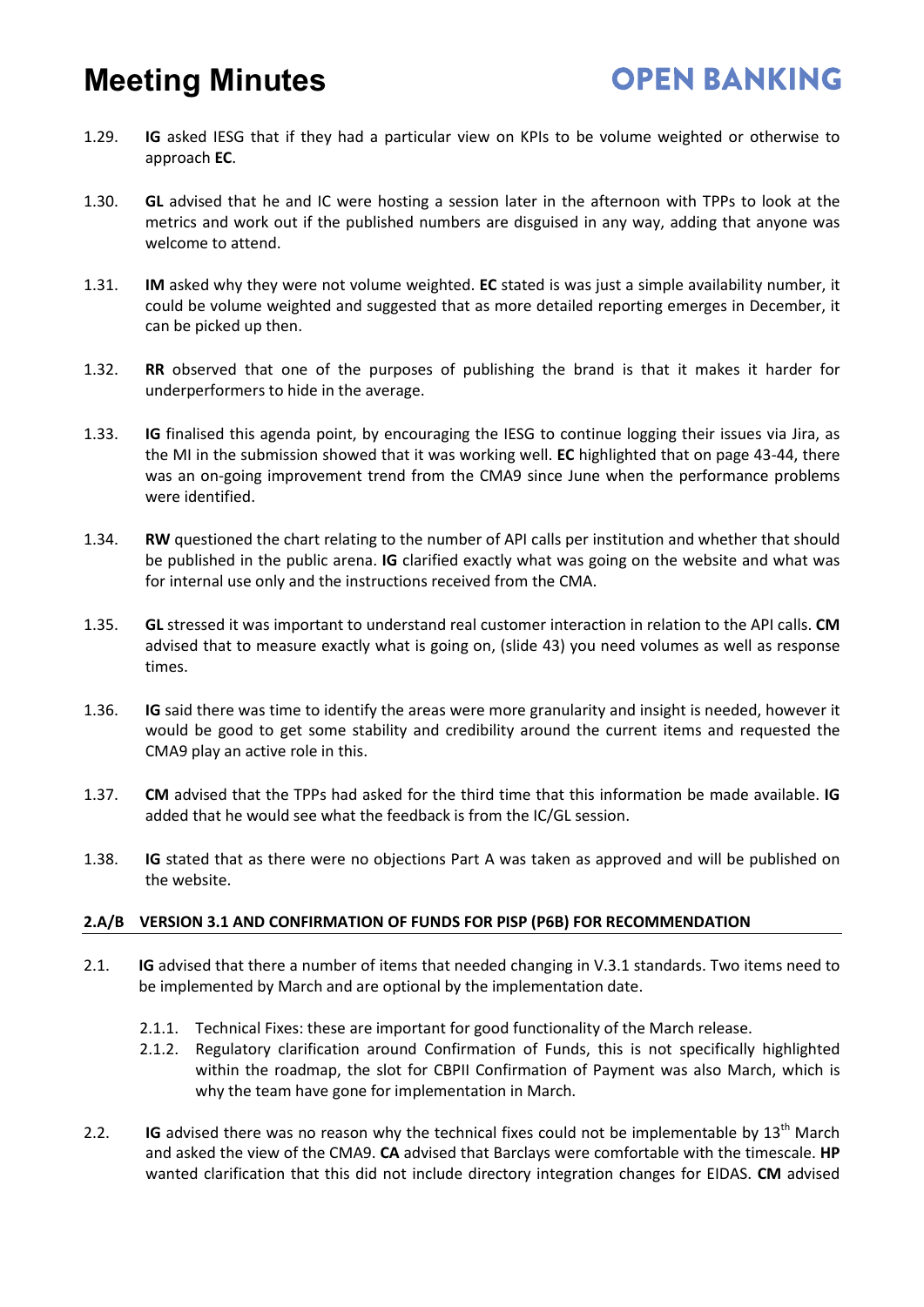### **OPEN BANKING**

this was correct, EIDAS was separate. **HP** agreed on that basis HSBC were comfortable. **RH** asked if the EIDAS changes were locked down. **CM** advised they were not and there is an extraordinary session of TDA on  $29<sup>th</sup>$  November to look at the technical elements and the ecosystem timing change. **RH** believed that this would be the last opportunity for it to be signed off, otherwise there will be a struggle to make the changes. **CA** added that at PMG there was a consensus that two things were needed for EIDAS a) September: need to work quickly otherwise it impacts the current ecosystem b) more changes for March will break everyone's implementation for something that is needed, but not a must from all ecosystem participants. The PMG commitment was to identify the right landing path, and the direction of travel was to aim for completion by September, but not necessarily make physical changes for March. That was welcomed by the CMA9 and supported by the TPP community. **AL** asked what was going to be available in March in terms of testing. **CM** confirmed that OBIE would be looking to support in parallel the OBIE and EIDAS certificates. The question is at what stage is the complete transition over to EIDAS and EIDAS like certificates and when the support for the current structure stops.

- 2.3. **GL** advised that there was also a requirement for a Plan B, when the API Evaluation Groups respond. Some of these will be adopted by the EBA as requirements and some won't be, but between now and the end of the year there is going to be changes to the required scope. **CM** advised that this discussion on Version 3.1 isn't related to either API Evaluation Group changes, nor the EIDAS changes.
- 2.4. **RR** added that the LBG perspective on EIDAS is that parallel running, March to September is fine; it would be premature to commit to a hard-switch across in September. **RR** confirmed that he had recently had a discussion with Account Technologies who are of the opinion that switching across to a full interpretation of EIDAS would be premature and a mistake, LBG's view (under advice) is that, the way it is written in legislation is not as black and white as thought and needs further discussion with FCA.
- 2.5. **AL** stated that until there is credible alternative, interpretation that can be justified legally, it is pretty clear what the requirements are around the EIDAS.
- 2.6. **GL** advised the following observations at a European level: i) European TPPs are pushing hard for EIDAS ii) they are also pushing for embedded pass through which most CMA9 are quite keen to avoid iii) they have missed the requirement for a conforming security profile.
- 2.7. **IG** stated he wanted to finalise the Version 3.1. In terms of the technical fixes; in principle there is broad agreement, subject to very clear clarifications on what the 22 known issues are and is something that could and should be implemented by March.
- 2.8. **IG** added that the Confirmation of Funds for PISPs was a change request received from HSBC and the timing of the implementation was something that he has received a lot of input across the CMA9 that it should sit in the discretionary bucket as long as it is implemented by September. **HP** advised that HSBC viewed it in exactly the same way as the Personal Data request, the technical requirement needs to be built by OBIE, ready for their expectation that it becomes a legal requirement, but until that opinion is firmed up, it remains an optional requirement as far as March is concerned.
- 2.9. **IG** expressed his sensitivity to the implementation window that the CMA9 have when OBIE come up with a standard and is already in that six month window. **IG** proposed that whilst OBIE maintains that as a standard in Version 3.1, it is also put into the implementation as a date, back stopped, subject to final review of the EBA opinion; it would be an implementation for the RTS deadline of September.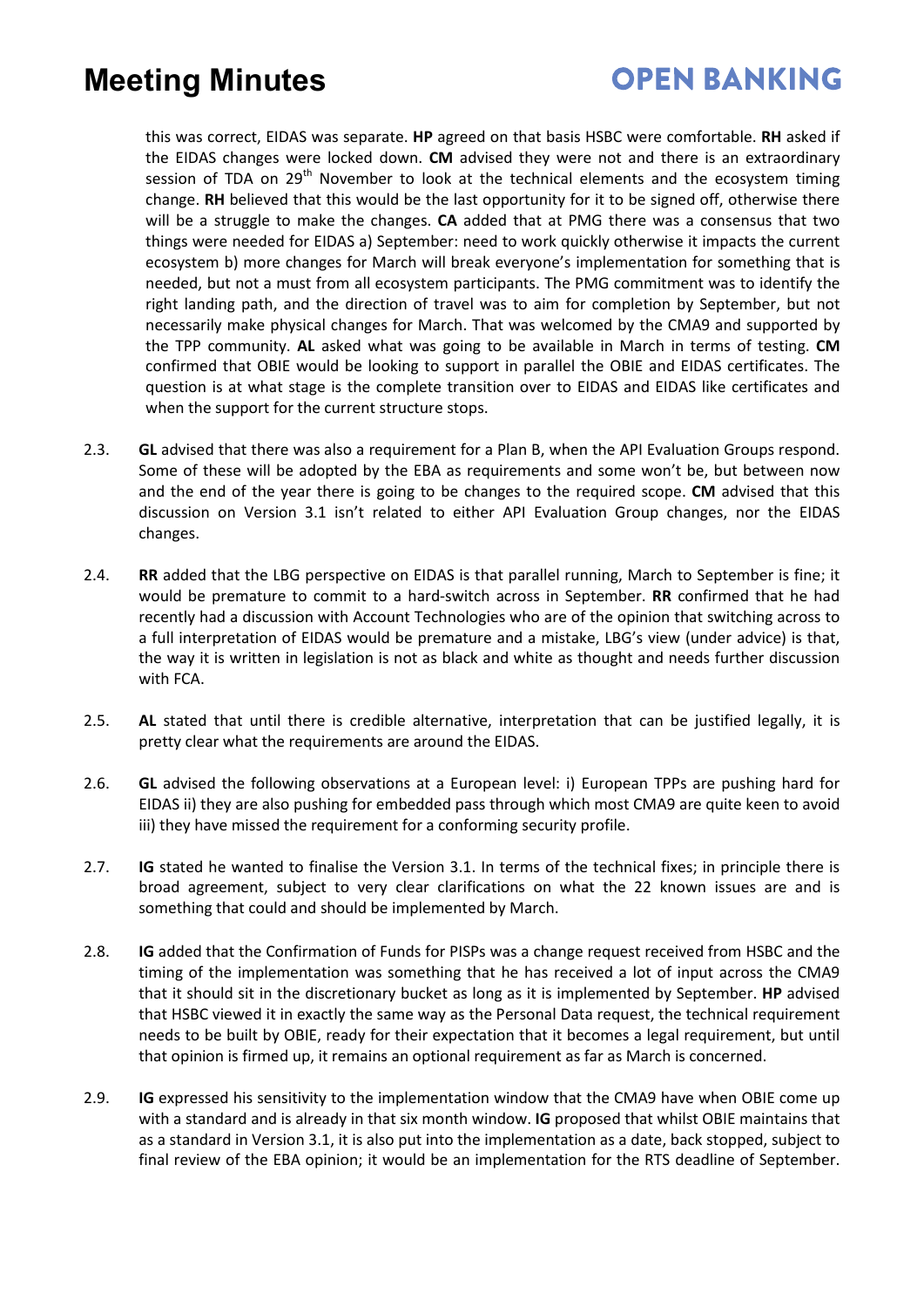**HP** suggested that if it was marked as a conditional requirement, once PSD2 has been clarified, HSBC would implement in line with their exemption processes.

- 2.10. **DG** asked if there was still a risk on Confirmation of Funds as there are different interpretations and there will be variability on what it looks like across not only the CMA9 but anyone/everyone that is part of PSD2.
- 2.11. **IG** advised that these are sensible issues to raise and have to be in the September bucket but wait to see what the final EBA opinion is. **AL** added that the EBA will make it pretty clear and wondered why it is conditional. **RH** asked for further clarity. **AL** believed it was quite clear that Confirmation of Funds needed to be available to the PISP. **HP** added that until final guidance is received, it should not be a March requirement under the Order, HSBC are keen to have clarity around what they are legally required to do under the Order, not PSD2, for March; whilst PSD2 regulatory position firms up over the next two weeks. HP advised that implementation is already well underway for March and having continued uncertainty is unhelpful, it is not reasonable to put institutions in the position when they don't know what they are supposed to be building, then come  $1<sup>st</sup>$  March can suddenly find they are not compliant with the law, with two weeks' notice. **RR** believed that nobody was pushing back and agreed with **HP** to declare now that something has to be done for March is just not going to happen.
- 2.12. **IG** stated that the discussion was around the Order, mandating that the CMA9 implement something that is in draft form and going to be in PSD2, adding that clarification is due in the next few weeks. There is a spec ready and OBIE have worked on the basis of a six month window; however there may be a situation, depending on what the EBA say, whereby this needs revisiting as a policy point. **IG** believed that on Confirmation of Funds for PISP it is likely to be required by September or earlier for an exemption, the Order should not be mandating that this be done for the 13<sup>th</sup> March.
- 2.13. **AL** added that what is in the Opinion was not going to change. He didn't think the final EBA guidelines were going to provide any further clarity on this point.
- 2.14. **RW** asked **AL** when he expected to have it included, March or September. **AL** stated that he would have thought it would be available for testing by March. **HP** stated that the CMA9 were not talking about the test, what is required for full production and that lessons learnt from Release 1, was that there were poor quality products for customers because things were rushed to implement. If the CMA9 rush things through now, it will make things worse and the "9" will not be thanked for it so there is a requirement to be considered and find a pragmatic way to ensure things are done properly.
- 2.15. **IG** finalised the discussion and noted that from an Order point of view, the six month implementation window is an important construct and if this is something from a PSD2 or FCA point of view it needs to come in earlier as part of the exemption activities; then discussions need to take place with the FCA directly. **IG** added that for the moment as far as the Order goes, this actually does end up being discretionary, but if its September or earlier he needs clarification from the FCA.
- 2.16. **IG** asked CM when the specs for Version 3.1 would be published. **CM** advised that is what the team were seeking - approval to publish the final of Version 3.1, and clarified IG's proposal – implementation date for Confirmation of Funds for PISP under the CMA Order is by September, but TBC because it may be required earlier and there is a need to have a conversation around this. It is not 13th March. **RH** believed it was publish it now, available in sandbox in March, implement it between March and September in line with banks own submissions for exemption. **IG** advised that from the Order perspective the most important thing was the six month window and this will need revisiting once the EBA final guidelines are published.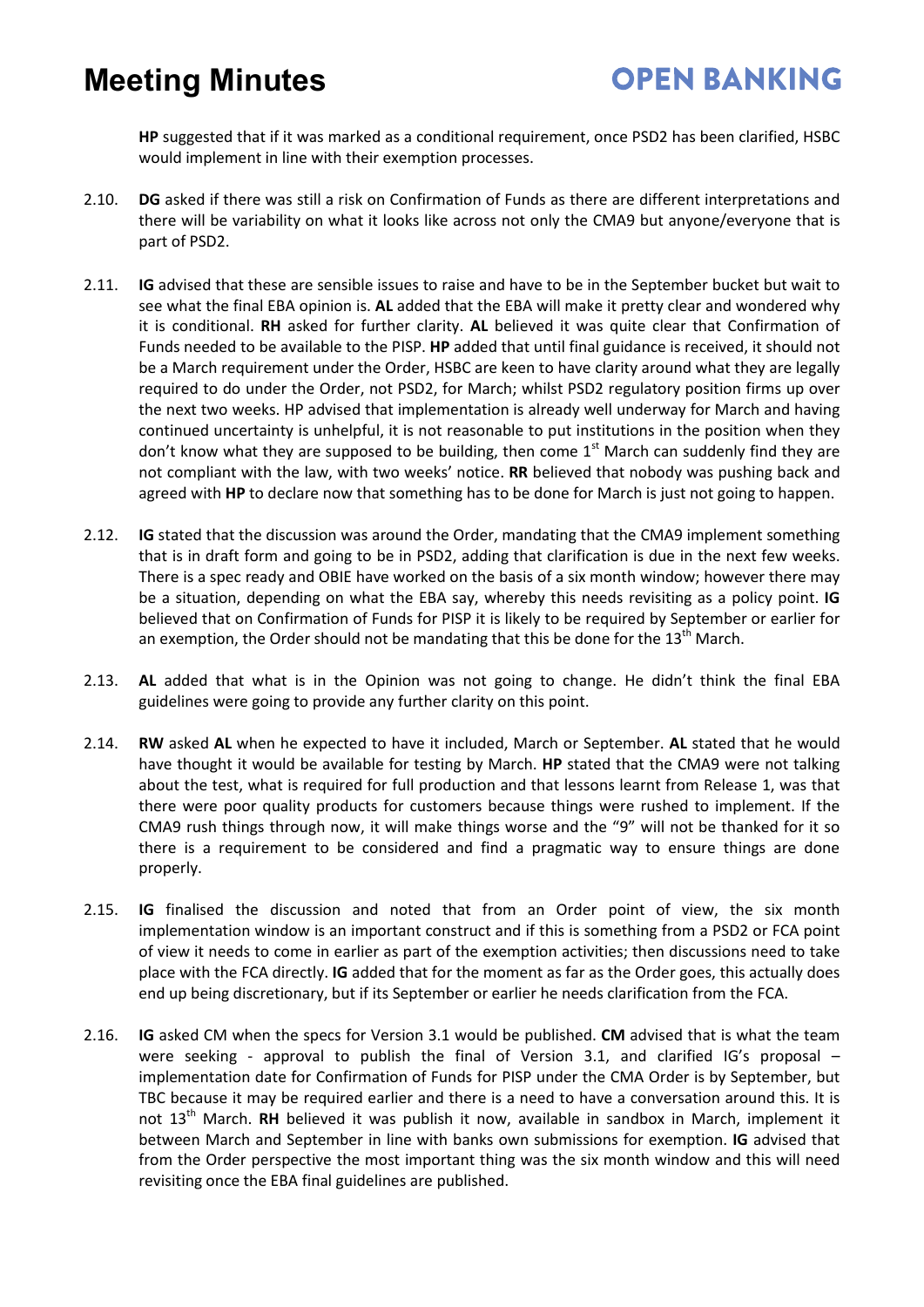### **OPEN BANKING**

- 2.17. **VH** asked when IG would expect his views to change from today in terms of adhering to the six month piece to get the standard in. If during the conversations with the FCA and there is a change of view, will the CMA9 have to wait until the next IESG or will there be something before that. **IG** stated that to give sufficient clarity, it maybe by the next IESG but would not commit to that; conversations will take place asap, but it might be that OBIE need to wait until final guidance comes from Europe and then circulate a memo on Confirmation of Funds for PISP, which won't be imminently, clarifying this and believed that the six month period would start from when the memo is sent.
- 2.18. **GL** believed that this needs to be mandatory with a later timetable, rather than discretionary because its not practical to build it now, it needs to be done as soon as it can be done and it would be nice to get some consistency from the Trustee's office of when it is going to be delivered and on what date, but it obvious that it won't be March. **HP** stated that OBIE should avoid a series of complicated releases, and would strongly ask IESG to maintain the existing cadence that is within the roadmap of March/September. **IG** agreed this was an important consideration.
- 2.19. **RW** sought clarification about the process IG was going to progress with. **IG** advised that in the memo, from an Order point of view only, it will be specific as to when the implementation date is and what the CMA9 should be comfortable with is; that it wouldn't be any less than six months from when the memo is sent out. **RW** requested that before the memo comes out it would be helpful to have the conversation regarding the date. **IG** advised that he didn't want to create any surprises that put Release 3 at risk.
- 2.20. **GL** stated that there were two things that need to happen; either the RTS timetable for exemption gets shifted or these functionalities need to be brought forward, out of the current timetable. It cannot be that firms get an exemption based on things that haven't been tested. **HP** stated that the exemption process has nothing to do with the Order, each firm is at liberty, at some point next year that if they don't want to go for an exemption, they are just going to launch PCAs and BCAs and then make changes to their customer channel, they can do, not that anyone has indicated they are going to do this. **HP** stressed it is important to keep the different regulatory and legal constructs separate.
- 2.21. **CM** sought final clarification from IG; is Version 3.1 of the standard, including the proposition of Confirmation of Funds for PISP, Customer Experience Guidelines and the technical specifications – is that approved for publishing.

**IG confirmed Version 3.1 including Confirmation of Funds for PISP, Customer Experience Guidelines and the technical specifications were approved for publishing, with the proviso that the element on Confirmation of Funds for PISPS where it refers to implementation dates is subject to a memo from OBIE PMO that will be released as soon as OBIE can logistically release it.** 

- 2.22. **CM** confirmed that would be clarified in the release note, so that people understand that when it is published, what can be expected and when.
- 2.23. **CA** expressed two areas of concerns on Confirmation of Funds for PISP; i) lack of explicit consent needed from customers, which OBIE have come up with a legal interpretation but would like the FCA to confirm they are comfortable and ii) how does Confirmation of Funds for PISP work from a multiauthorisation perspective. **DG** added that RBS had similar questions. **CM** advised that this could be dealt with via a change request. **CA** stated that Barclays had raised these points a couple of times and therefore without having an answer, she is reluctant to publish and feels it will cause anxiety in the TPP community.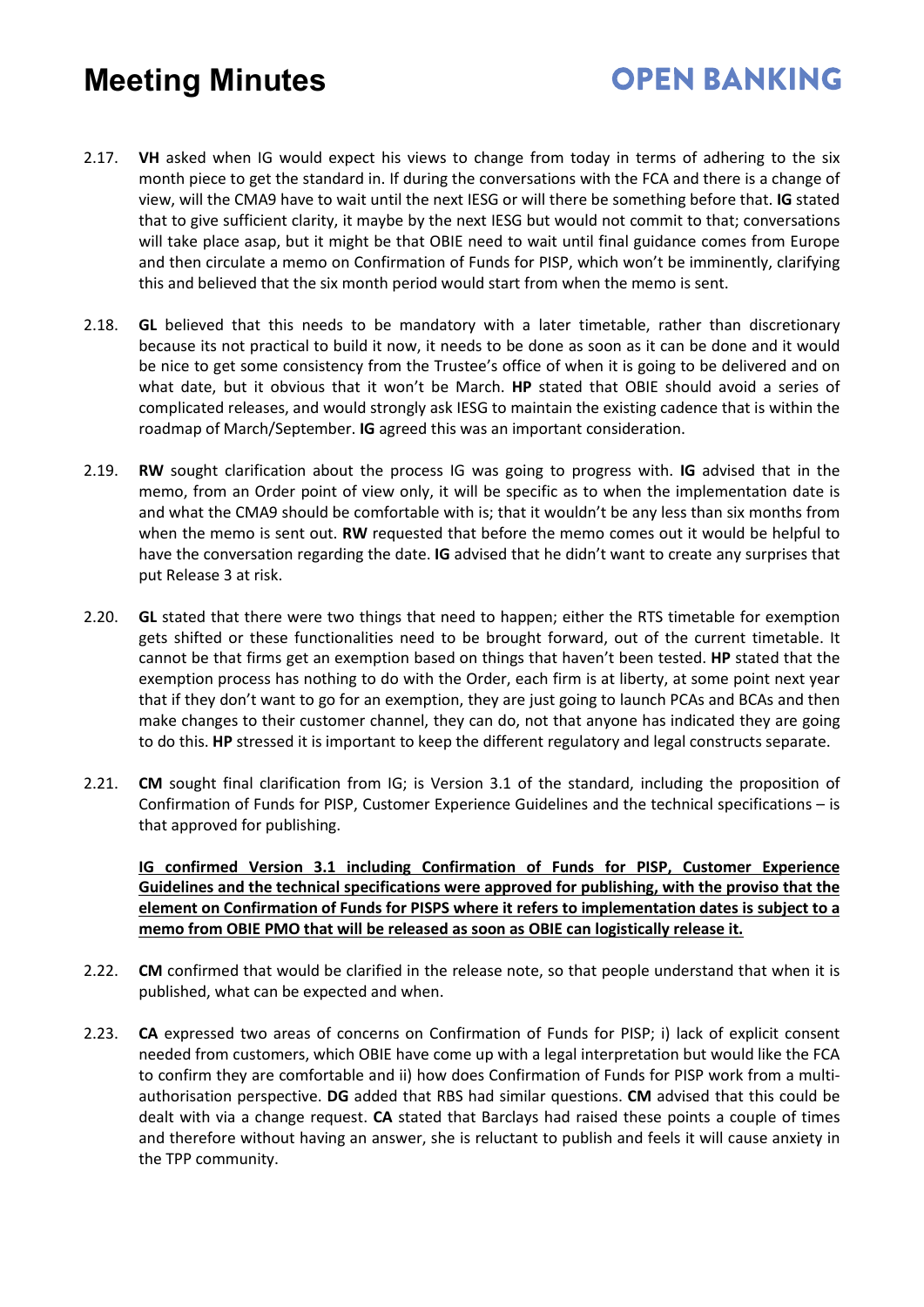### **OPEN BANKING**

- 2.24. **IG** believes that good governance has been adhered to and there is a mechanism to fix things via a change request. There is no implantation risk on the side of the CMA9, given the process surrounding the memo. **CM** added that he too believed good governance had been adhered to, although sometimes there are disagreements but OBIE has to go with the majority view. **CM** agreed there were some questions that had been raised that people feel have not been answered, and felt that it was important to publish with a clear statement in the release note that Confirmation of Funds for PISP implementation, under the Order, the date is still TBC and suggested an off line discussion with CA and if appropriate a change request can be raised. **CA** was comfortable with this approach, but felt there was a lack of transparency around whether the Barclays issues raised were not resolved, and felt that they had been pushed through a governance process and if they don't like the answer, they are put in a no choice position.
- 2.25. **IG** agreed that CM/CA should take this off line and requested that he and CM have a discussion around future consultation processes on the standards and how OBIE ensure the material questions do get addressed.

#### **2.C EXTENDED MEMBERSHIP OF TDA FOR RECOMMENDATION**

- 2.26. **IG** advised that this was an action from the roadmap and there were now willing and contributive elements that could join. The paper lists out the potential nominees and asked the IESG if they had any objections, which can be done bilaterally if necessary. **IG** will then ask CM to get the individuals on board and he stressed that this is not the final list of members, and some of the conversations had not yet taken place, so would appreciate a level of discretion from IESG.
- 2.27. **RH** asked what their voting rights were. **CM** advised that they have been nominated as they are already significant contributors to the standards and there is one vote per institution, with all decisions public and on confluence. **RH** questioned the principle as these members did not have to build where they are mandating items that the CMA9 will have to build under compulsion. **CM** advised it was not about voting on mandated items, it's about technical decisions. **CM** clarified that there were three TPPs and 12 ASPSPs who would mitigate the risk of TPPs out voting an ASPSP in terms of implementation.
- 2.28. **IG** believed the balance was good and in the future, less of what they will be discussing will be mandated. If any of the CMA9 thinks that anything from TDA/PMG is not effective or proportionate it should be escalated to IESG.
- 2.29. **RR** stated LBG loosely supported the nominations and if any of the CMA9 were uncomfortable they would table a request to ask the TPP member to abstain from that particular vote, if they felt their vote would be prejudicial. **IG** agreed this was a pragmatic solution and as CM is the chair of the group, he could guide them on this matter. It would be helpful to include on the Terms of Reference and escalation path to the Trustee for the CMA9, should they feel there is a specific issue that needs addressing. **CM** advised that already exists in the TDA and is mentioned in the Terms of Reference. **IG** suggested that it needs a bit of refining and asked the CMA9 to get their TDA reps to look at it. **CM** added that if there were topics that were very sensitive around implementation it can be discussed outside the view of other participants. Situations could arise whereby TDA will need an ASPSP only section to cover specific implementation issues, there is already something similar in the Testing Working Groups.
- 2.30. **HP** suggested it would be helpful to have unaffiliated TPPs to get independent voices around the table.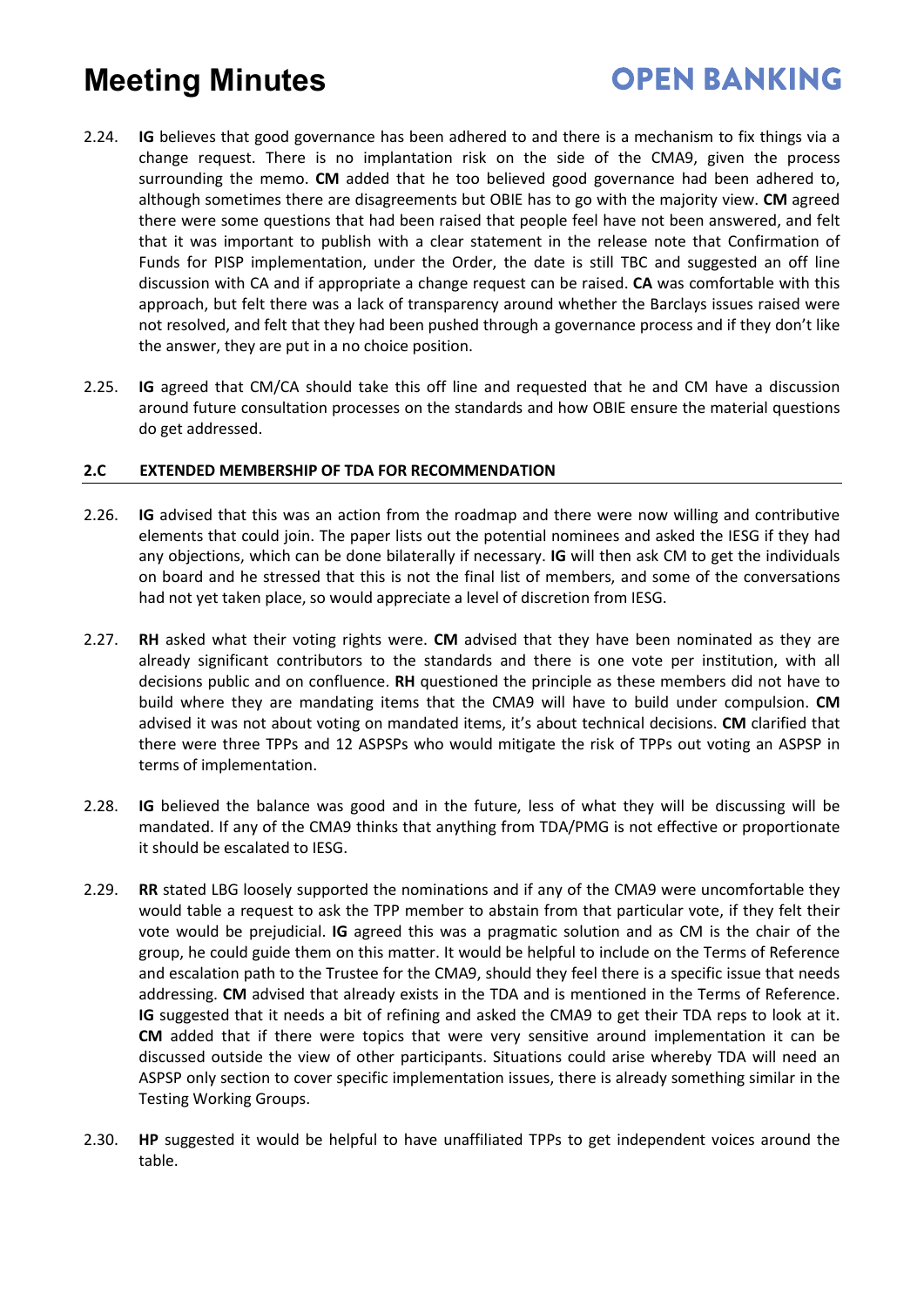#### **IG advised CM that he should follow through with these instructions and enter discussions with the suggested nominees.**

2.31. **DN** asked if the banks were just providing stakeholder expertise or is there a commitment to adopt the standards in future. **CM** advised this was not about commitment to adopting standards, it's about commitment to contributing.

#### **2.E NON CMA9 ASPSP PROPOSITION**

- 2.32. **IG** stated the next section covered what OBIE had been doing to get non CMA9 ASPSPs to enrol formally with Open Banking; not just at the directory level. The team have produced a brochureware that explains to the non CMA9 ASPSPs exactly what they get out of Open Banking and why they should join, there are also some T&Cs; there are six non CMA9 ASPSPs as part of wave one; and OBIE are trying to get them to sign those. If there are material objections then iteration would be required. **IG** asked the IESG if they had any points they wished to raise, as transparency was important and if there were elements that could be used to make the pitch stronger then please feed this back.
- 2.33. **IG** added that it is important of actually getting the proposition productionised, ready to show the external world as a packaged product. This is not finalised yet and is still in a process of consultation, but because of the accelerated timeline; they have shown an early first draft of the Operational Guidelines; a second draft which is a material move-on from the first and there is still time in that process to have a third iteration and plan to bring to December IESG for final recommendation. It needs to happen because without it, it is difficult to get non CMA9 to actually sign up to commitment as per the T&Cs. If anyone has any suggestions on the brochure-ware, T&Cs and the Operational Guidelines they should be fed back to AA/EC.

#### *ACTION IESG\_2018\_301\_135: EC/AA to provide final iteration of Operational Guidelines to December IESG for Recommendation by the Trustee.*

- 2.34. **FR** asked what outreach is being done as she understood there is a lot of activity in Europe and internationally talking to ASPSPs about the Open Banking Standards. Can you provide an update on the strategy for getting ASPSPs on-board?
- 2.35. **IG** stated this was the important first stage of the strategy: get the proposition sorted, create the legal framework that sits around the proposition along with sales documentation and road-test it with UK ASPSPs who have been working closely with the programme. The six have been waiting on Open Banking to provide the T&Cs and IG was hopeful that there would be some signatories in 2018, there is also a platform to go out to a broader audience. **IG** advised that that the OBIE team has been talking consistently about the Open Banking proposition, in as many different venues and channels as they can and importantly now have something to leave behind. Wave one is the priority and there is a small, but focussed specialist team in OBIE and the building blocks are now all in place.
- 2.36. **RR** asked WC for his views on what is good and what is bad. **WC** stated he was loathed to give too much of an opinion at this point. It has been working but Tesco's are now doing a much deeper dive which will enable them to have a better opinion. **WC** added that the devil is in the detail, it feels like it's a good way to do it but Tesco need to know more than they do now to be able to say for certain that it is the best way. **IG** provided context around the Tesco timeline: the brochure-ware was received a week ago; the T&Cs were received 24hours ago, which is why WC is holding his cards to his chest. **WC** added that Tesco are completely supportive, it's just too early to form a view.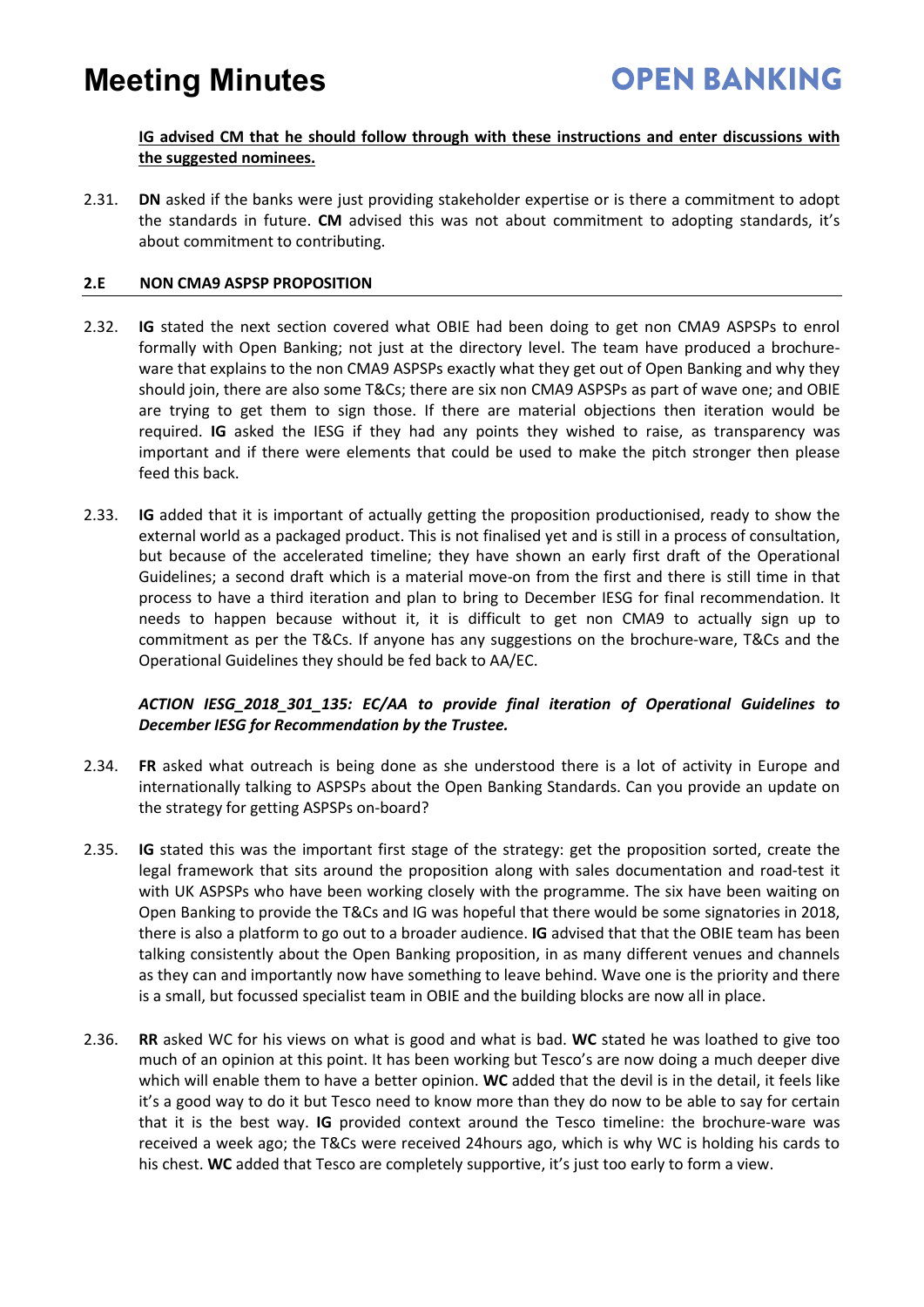### **OPEN BANKING**

- 2.37. **MM** supported the brochure-ware, it does describe the proposition and makes a clear distinction about what is out of the box and what additional services can be paid for. There is a point that should be recognised about the non CMA9 ASPSPs community, they are not a homogenous group, in terms of their view of Open Banking, it's dangerous to take a blunt instrument view that just because somebody doesn't join, it's because they don't support; it's actually as much to do with their trajectory to ensure that they don't create a compliance risk in respect of both the March and September dates and recognise that after September, at least appearances suggest that there is not an alternative but to create the fall back mechanism, in other words between now and September 2019 its either API or dedicated interface solution and hopefully persuade the regulator that you don't have to provide a fall back solution, after that date, you don't have that luxury. Although OBIE is offering a certification service, he was not aware that the FCA has come out and says they would accept that as an additional reassurance.
- 2.38. **IG** stated that OBIE will do as much as it can to legitimise the offering; putting credibility in the certification and there will be many more discussions with the FCA during the course of the next few months. **MM** added that stability and understanding and that no two banks are quite comparable is something to take on board.
- 2.39. **IG** wasn't sure what OBIE could do around the stability piece and it also shows the importance of spending time with each of the non CMA9 ASPSPs that OBIE want to sign up. It's not a case of just putting a product on the website and people self-register. **IG** added that from a Steering Group point of view OBIE /IG provide an update on the lessons learnt from talking to the wave one.
- 2.40. **AL** stated that in terms of the FCA expectations, they have said publically that they want this to become a way by which firms will meet their PSD2 requirements and to take MM point, the European context is quite important as a number of market initiatives are springing up and a lot of other authorities are very nervous in blanket agreement of that particular initiative or API standard is fine, especially when it is down to individual firms implement it. **IG** stated that from his perspective, he didn't ever hope to have an NCA or FCA delegate responsibility for the exemption process to a market initiative, let alone OBIE's. OBIE thought it would be helpful to align everything it has to the FCA process to provide an efficient way of running the whole exemption process, but more than that, OBIE are helping with the interpretation into a more granular level, which can give certainty as more and more firms go through.

#### **2.D VERSION 4 SCOPE AND UPDATE FROM CMA9**

- 2.41. **IG** advised that the CMA9 requested time in AOB. The context of this comes from an output from a Heads of Retail (HoR) meeting and they wished to provide their view on what success of 2019 looks like. **IG** confirmed that the letter had not been formally issued but he had seen a copy. He added that **RR** and the CMA9 were going to provide IESG with an overview of the letter and will provide the IESG an opportunity to add some commentary. **IG** advised that the letter would be shared with Steering Group as soon as is practicable, as soon as makes sense and wouldn't necessary need to wait until the next Steering Group to do that. **RR** stated that was his intention.
- 2.42. **RR** advised that in August the HoR wanted to set out their vision for 2019, while there was time to get ducks in a row for Release 4. The HoR believe that 2019 should be a series of positive developments for Open Banking around app-to-app, the redirection journey, availability and performance and where hopefully they continue to see improving statistics on a monthly basis. **RR** added that the he wanted to articulate some priorities and put some metrics around the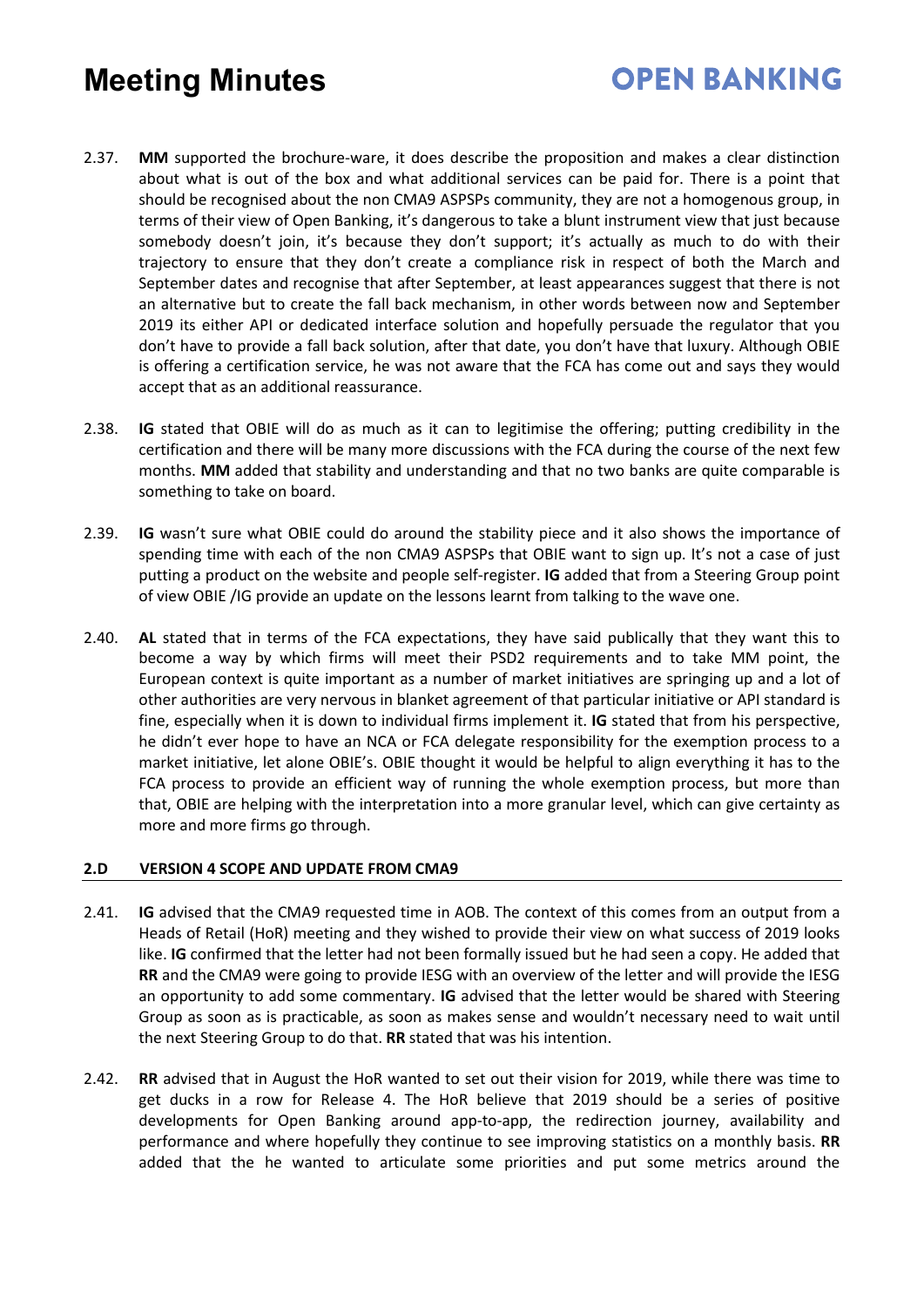development of participation, which would be to see the broadening of the ecosystem in terms of customers, coverage, TPPs and banks.

- 2.43. **RR** added that the HoR wanted to drive customer adoption, put some concrete steps around future governance and finally throw a shoulder behind some of the other industry initiatives, e.g. Confirmation of Payee, which has just come under some direction from the PSR. To support the priorities, this letter is a request to realistically prioritise some of the things that are being built and believe the market would benefit enormously from a period of stability; that should ensure a controlled, safe, secure delivery of the priority items (app-to-app, redirection journey and improving the availability and performance)
- 2.44. **RR** stated that discussions had taken place around the specific proposal to defer some of the activity; there is some devil in the detail which IESG will be able to see once the letter is circulated. Some of the items have been agreed to in principle and there are some items the HoR believe need unpicking: in terms of benefits and connection to the CMA Order. **RR** also noted that in terms of P14 and P15, where there is an evaluation in process the HoR/CMA9 looked forward to continue in the engagement.
- 2.45. **RR** noted AA's previous update on P5B: the potential to move in the direction of opportunities, to develop standards that are optional or commercial for implementation; that sort of flexibility could help the CMA9 in the right direction. There is some further discussion to be had about when and whether OBIE should continue with standards development and the potential for that to pre-empt implementation deadlines. **RR** advised that in order for the CMA9 to support the priorities for 2019 and a period of stability it would be advisable to take a look at the roadmap in those terms.
- 2.46. **FR** said it was really helpful update, but in terms of process, found it hugely frustrating that the discussions had been held separately with HoR, that they were going to write a letter and then she would only be able to look at it at IESG without earlier consultation. **FR** added that there have been no real, proper strategic discussions at IESG on these issues, which she had been asking for, for months. **FR** requested to meet with the HoR, adding there are continued difficulties around governance and process and she wasn't quite sure how to fix it. **FR** felt that the discussion on 'vision for 2019' should have taken place at PAG with all stakeholders involved, instead of at the HoR meeting and suggested IG mention this to the HoR.
- 2.47. **FR** agreed with the CMA9 suggestions for 2019; it should be positive, the adoption should be sorted, decent products in the market that deliver on a stable foundation and offered to discuss the roadmap in more detail. **FR** advised there was a key issue she wanted to raise: the CMA9 have promised and committed to deliver the Roadmap, so they need to be careful how the changes are made, don't break trust because a lot of the basis of the roadmap and the releases have been consulted on and there are aspects of other roadmap items that rely on the basis that these things are going to happen. **FR** stated that CMA9 reps at the Evaluation Working Groups had clearly stated there were going to deliver the roadmap items as planned. If the CMA9 are looking to not do some of those key things that have been talked about, that are really important for consumers, the CMA9 should think through what that means in terms of trust and how everyone works together, this is a key challenge in terms of managing expectations. **FR** also added that it was important to look at the commercial and the optional and how those things are going to develop, what kind of role the Implementation Entity plays and what kind of governance is needed around that. **FR** was fully supportive of the direction of travel described but not supportive of the process that has led to this and really disappointed this couldn't have been led and delivered to IESG. She looks forward to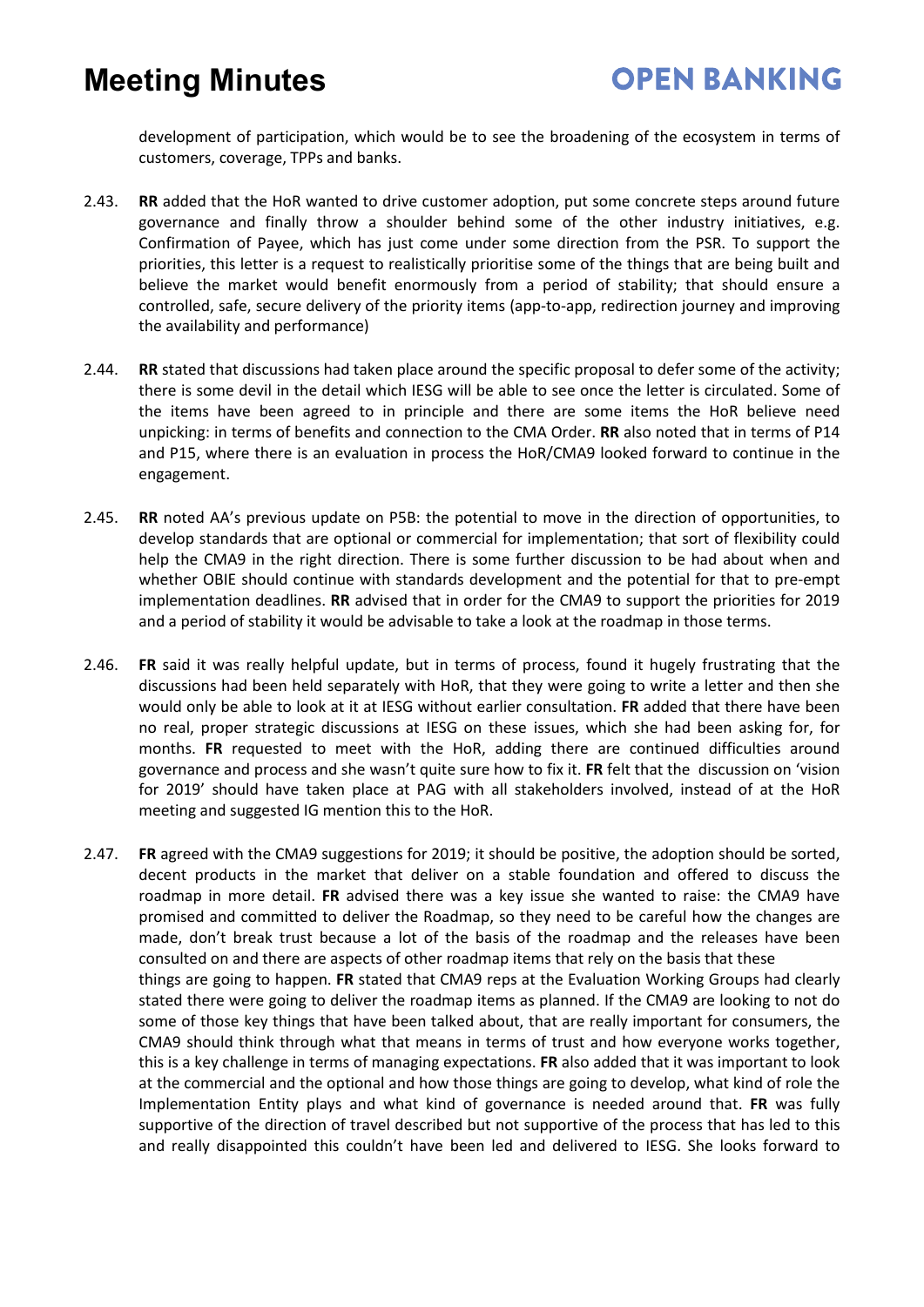seeing the letter, but with the caveat that the CMA9 think through the implications of what they write for what they have already set out and committed to; promised to people like her.

- 2.48. **IG** advised that on the governance piece, one of the things that he did insist on when speaking to the HoR, after learning there was a desire on their side to send a letter was the he would find a way of inserting Steering Group into the discussion; which is in essence what is being done today. **IG** hoped that some of the comments find their way into the letter. **IG** confirmed that the letter is just from the CMA9 and a discussion at Steering Group level would help inform a response that either he, or jointly with the CMA would make, would result in a number of actions that will put this and all future actions squarely in the governance process. **IG** asked RR if that was the plan from the CMA9 point of view.
- 2.49. **RR** confirmed that was entirely reasonable, the purpose of being here is to be open to conversations. The CMA9 had initially hoped there would be time to circulate the letter. The delay is probably down to LBG as they wanted to get their positioning and tone of positioning exactly right, which is why it wasn't released a week earlier as initially intended. **RR** apologised for that and added that the CMA9/HoR were not expecting or asking for a decision here and now.
- 2.50. **GL** asked if the CMA9 wished to de-scope the roadmap in the interest of not creating more engineering challenges. **RR** stated that the letter may refer to items as being deferred rather than de-scoped; there is devil in detail which all should probably remain open to discussion on, but some items are either being done or have been done. **RR** added that all of the CMA9 agreed to, and indeed has been positive about P2, something GL said was very important and there is no intention to descope, rather defer in order to release the CMA9 from some of the engineering challenges as GL mentioned.
- 2.51. **IM** asked that on that point; reading between the lines, has the output of that letter already influenced some of the timings that are seen in the pack today; adding P14 and P15 subject to a fairly subsequent evaluation; has the discussion already had with HoR already filtered through here. **RR** advised that it hadn't because for one reason or another that are not related to this, to the letter, P15 and P14 didn't really hit the rails as far as the CMA9 was concerned.
- 2.52. **BR** observed that after RR had finished speaking most people looked quite bemused, he thought there was a sense of what is the point was of bringing this here. As he understood it, it is kind of watering the pitch, but a letter that will follow with some specific proposals. Who would the letter be addressed to. **RR** confirmed it would be to **IG** with BR on copy.
- 2.53. **BR** advised that when he hears references to prioritisation, it automatically signals to him that something is going to be a bit late, put at the bottom of the pile. There is a principle that has been established all the way through this project, which is no collective bargaining with the CMA9, individual banks can have discussions about the problems they have in hitting the targets set by the CMA, but as said many times; a problem with collective bargaining is you tend to finish going at the pace of the slowest and that is not something the CMA will countenance. Let's see the letter.
- 2.54. **HP** stated it's important to say that the point here wasn't around engineering, it's definitely not the tone and nor is it the spirit here. The point the CMA9 are making is there are a set of things agreed and areas to be considered and evaluated under the original roadmap, which if IESG recall was collectively agreed to prior to RTS ever coming into play. **HP** added since then what is in and out of scope for PSD2 has changed and that of course is something to consider, because the RTS date slipped back probably six to nine months later than anyone expected. **HP** observed that take up of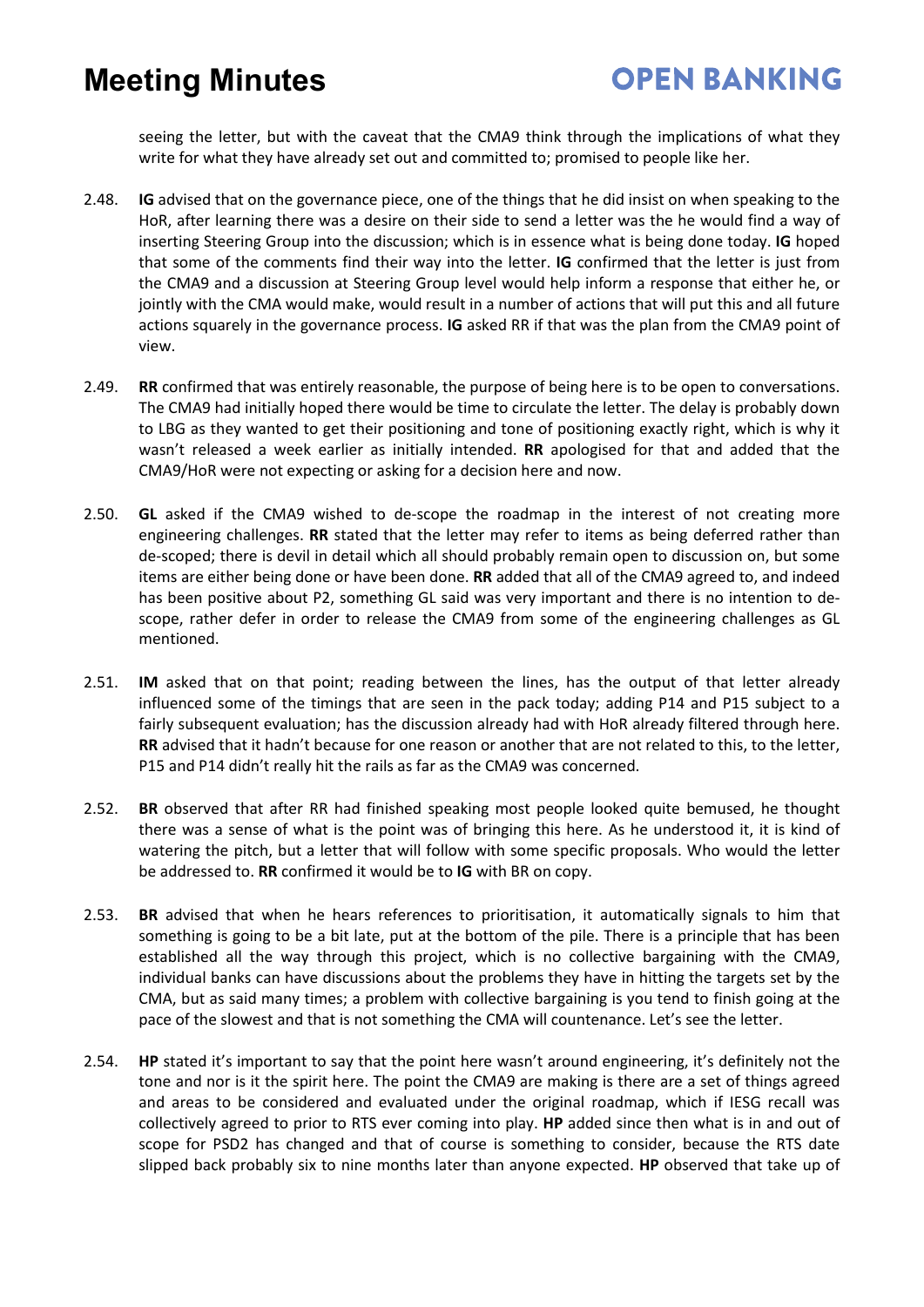### **OPEN BANKING**

Open Banking has been slower than expected, therefore evaluations have been done without any empirical evidence from real customers and only a relatively small number of TPPs, arguably only one at any scale. He confirmed there is absolutely no request to take things off the evaluation list, but there is a request to do evaluations at an appropriate time when the CMA9 can see empirically whether there is a gap to fix, because it may be the case for some of these hypothetical issues will be resolved by the market naturally and there is no need to build additional requirements and a market led solution is everyone's preference. **HP** added that it may be the case that some of these are not fixed, and it is absolutely right that there should be additional requirements. **HP** reiterated that the CMA9 would like that evaluation to be done as was agreed in the original roadmap in that proportionate and empirical way.

- 2.55. **IM** stated that take up was tricky if things weren't there in the first place. It's hard to pin it on critical mass, there are a lot of factors; adoption of what exists now. **HP** agreed, and that is why the conversation needs to be had in the round. The CMA9 are not saying, nor asking for existing commitments to be removed, they are asking for the original commitment around an evaluation that's proportionate and reasonable to be done and if that can't be done today, which they are arguing probably can't be, they are suggesting a timeline where it could be.
- 2.56. **CA** added two points; one around what BR had expressed and that was the CMA9 are absolutely clear that it will not move at the pace of the slowest. She said that there is a need to allow adoption by customers, adoption by TPPs and adoption by the banks, that's not at the pace of the slowest, and the CMA9 have been very clear to make that because obviously for some firms there will be challenges, and that's a bilateral point. The second she raised was to reiterate HP's comments, the CMA9 are absolutely not backing away from any of their commitments, if anything they are just saying let's make sure they are the right commitments to ensure that it adds value to the ecosystem and does drive more customers to adopt Open Banking, more TPPs to adopt, the CMA9 are trying to take a pragmatic and sensible approach but with the objective being furthering and benefiting the Open Banking agenda.
- 2.57. **IM** asked would this influence things that have already been through and evaluation process. **HP** advised that the CMA9 did have some candidates. **RR** added that he thought the evaluation was largely complete on P7 (Reverse Payments), although some scoping work still going on and suggested the CMA9 were not sure that was the right priority at this time and would know more in the future. Where the evaluations are complete, for example P3, the CMA9 were not seeking any changes.
- 2.58. **MCH** noted another practical matter; RR effectively said this is a letter to IG and copied to the CMA, but it was very, very clear to him, from this teaser, that there are heaps of things in here that are of great importance and relevance to a much wider group of stakeholders. **MCH** added that from a practical point of view, he was talking about items that a lot of work has gone into in terms of evaluations being re-evaluated, about things that have been on the roadmap being deferred and a deferral depending on how long it is, can take effect as a de-scoping, it begs rafts of questions from the point of view of where will this end up in terms of ASPSP recruitment, TPP adoption, ultimate end user adoption. These were areas that he and FR were particularly keen to understand. So the question is when the wider group of stakeholders will get to be involved in this conversation.
- 2.59. **IG** was not sure he could not entirely answer that, but one thing he could not stop is people writing letters and thinks it's a question for the CMA9; when they send the letter, to whom they send it to, are they sharing it in draft with the Steering Group beforehand, these are all important considerations. **IG** added if it requires a response and presumed it would, he would endeavour to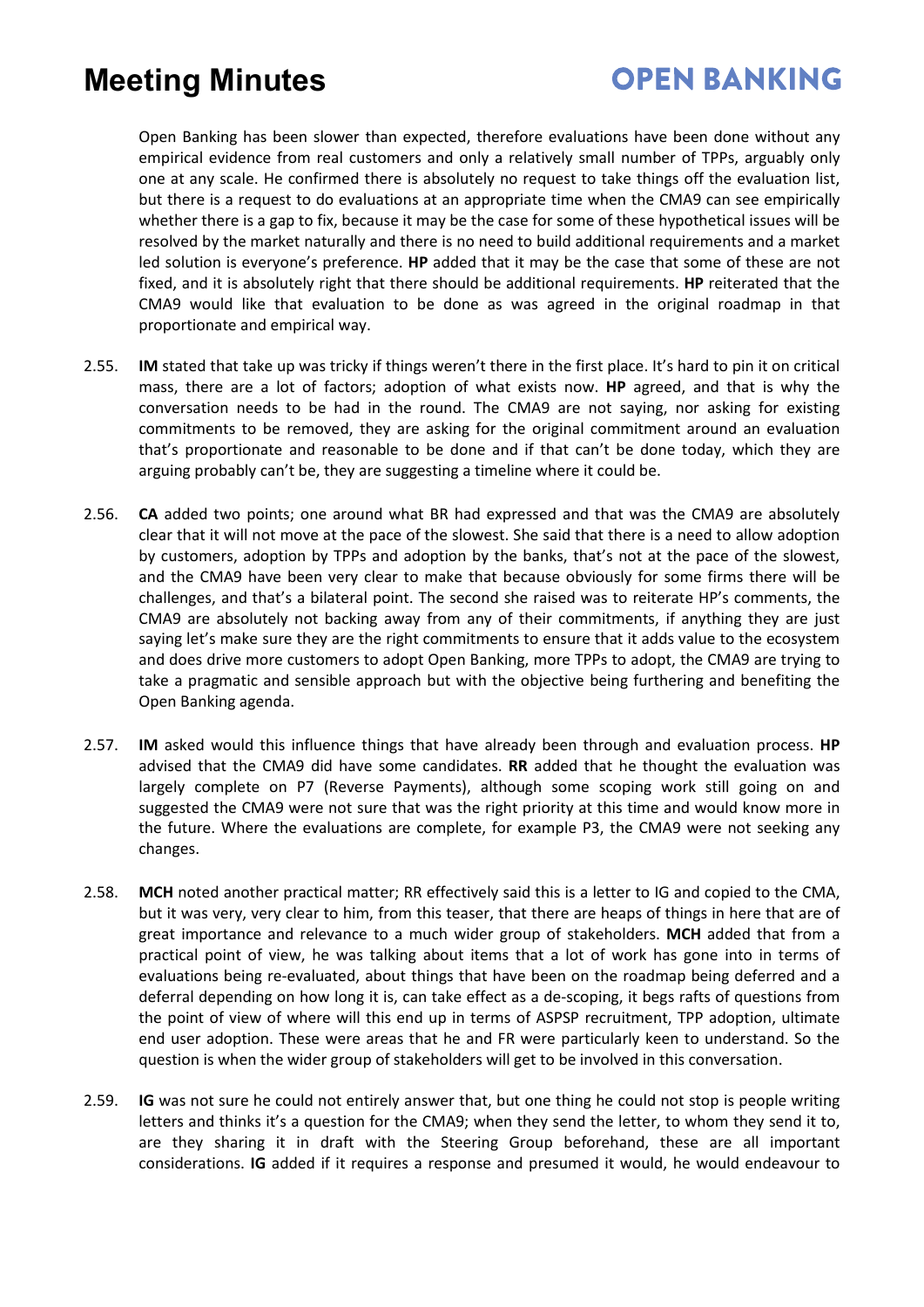make his response, "our" response so that it would have as broad a consultation as he could feasibly attain.

- 2.60. **MCH** stated that the CMA9 were effectively coming forward with a raft of proposals that could have a such a significant impact on the programme and that they should find ways of making that available to the wider group of stakeholders they possibly can, if not it absolutely bears out what FR has said, that there is a completely parallel set of conversations going on, that excludes the group of stakeholders that originally the CMA9 felt needed to listen to this kind of debate.
- 2.61. **RR** acknowledged the point, adding that the CMA9 had brought it here and were sharing it. **RR** reiterated that the intention was to have circulated the letter in advance of this meeting and then of course IESG would probably feel slightly less uncertain about the content. They could write a letter and won't be the first but the CMA9 are not the first group to write a letter out of governance.
- 2.62. **FR** asked the CMA9 to request a round table with the HoR, she felt there were regular meetings with the HoR and she would like them to talk directly to the other stakeholders, she believed the process was fragmented and found the option to write a letter was far from ideal and there should be a better way of working together. **FR** added that she would like the HoR to meet with the stakeholders and go through the letter point by point and hear representations. The outcome might be the same, but would feel much happier that they had heard and been part of this in an appropriate way than is currently the case.
- 2.63. **CA** advised that by not sharing the letter prior to the session, the earlier discussion may have over egged what the letter says. It states the CMA9 want to do good things for customers, good things for other banks and good things for TPPs as a collective. The CMA9 are worried that some of the things originally agreed to, might not get to that point, but as soon as they get evidence that suggests they are going to move at the pace of the fastest to get that done.
- 2.64. **CA** added that the HoR were trying to signal to IG, BR, AL and to all of IESG collectively that they are incredibly supportive of this as an endeavour, but think there are some decisions that were made right at the beginning in the absence of a lot of data, that actually might not be the right things for the long term endeavour. **CA** stated that when the letter is received, IESG will see that it's just an iteration of everything you would hear from the CMA9 on an on-gong basis, however the CMA9 are trying to signal the intent from the HoR and put forward some proposals that might help the longer term and the embedding of Open Banking. **CA** felt that there may have been a little scaremongering by turning it into a perception that the HoR have been sat in a room for hours concocting something in detail.
- 2.65. **FR** was really happy that it was positive but was more concerned about the process and thinks things are getting to the point where much better governance and much more transparency is needed. There are regular meetings that IG has with HoR. If the CMA9 HoR are committed, then let them sit down with stakeholders, let IG engage in this too, the HoR commitment to transparency would be greatly helpful.
- 2.66. **IG** finalised by saying CMA9 should take away and think about the letter, there are some thoughts here that maybe they would like to incorporate. They need to think carefully about whether it gets issued in final form or perhaps draft for IESG to look at. **IG** also advised that IESG need to be careful this doesn't become a governance issue.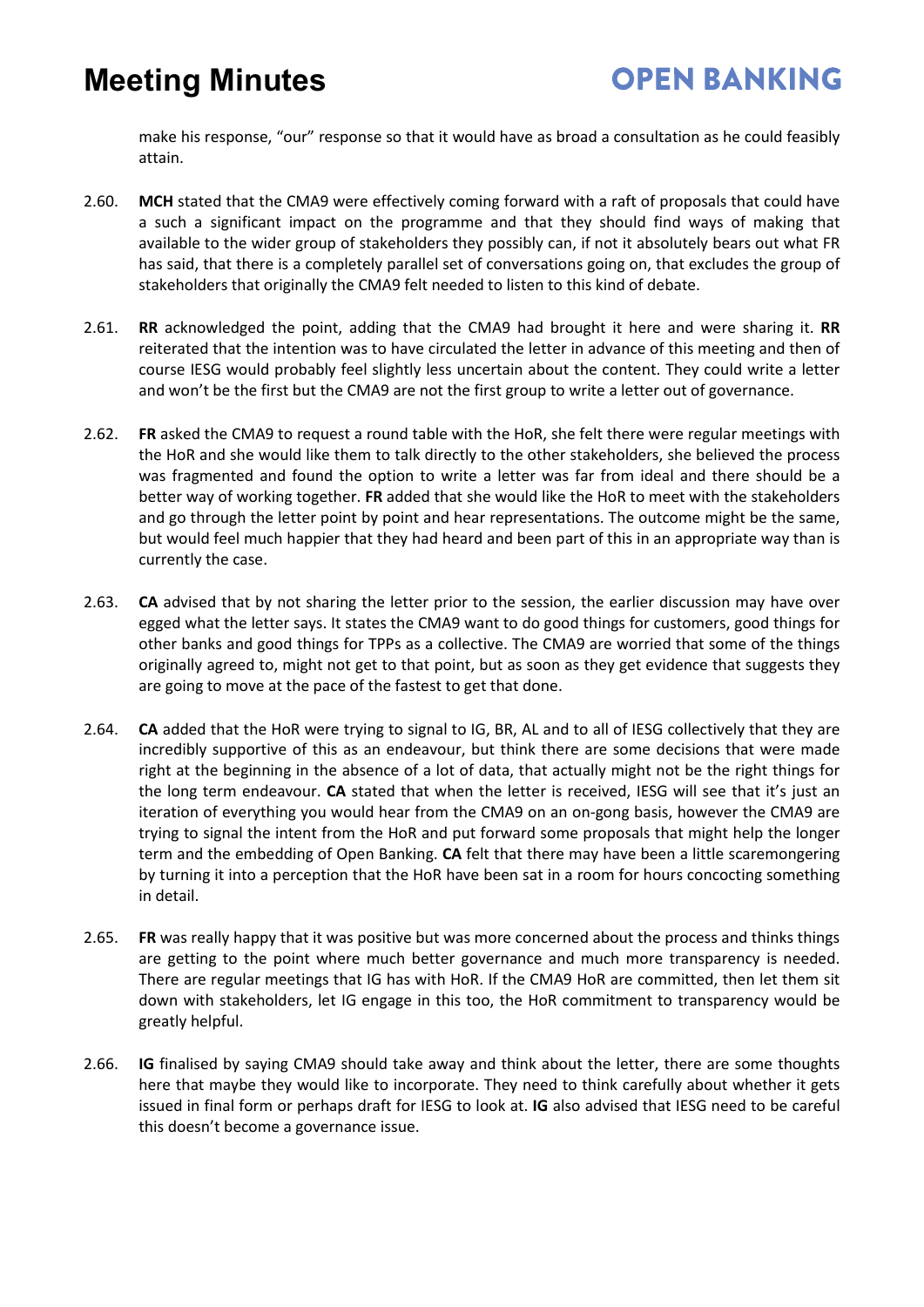### **OPEN BANKING**

- 2.67. **IG** confirmed that he meets with the HoR on a quarterly basis and is not a decision making forum, it is a session where they can explain some of their thoughts and feelings about the programme.
- 2.68. **IG** stated it was a shame that the letter didn't get out earlier and one of the things that is critical to the programme is to continue to develop the standards for some of those Version 4 items, until a decision is taken otherwise. If IESG decides otherwise, discussions have covered how to create a process now. **IG** observed that in order for the roadmap to be implemented and achieved, those standards do need to go into publication, six months prior to September which is when Release 4 is slated for and there is work required to create those standards. It is important to disentangle the non-evaluations and delivery items that are in Release 4. **IG** advised the importance of good consultation and input from all stakeholders of which the CMA9 are important participants in the creation of those standards.
- 2.69. **IG** added that he was happy to have a discussion around implementation, as the letter is related to non-evaluation items for which obviously those would be the only ones creating standards for. The next stage is to get the consultation moving and get the CMA9 to commit and participate in that consultation, noting for those with smaller teams, it will be challenging.
- 2.70. **IG** confirmed he had asked CM to elongate the consultation period for Release 4, in order to give those CMA9 members, particularly those who are struggling with resourcing requirements, more space or scope to participate. **IG** added that was happy to have the conversation in parallel, just so that OBIE can continue to participate in delivering the standards and demonstrate to the ecosystem that when OBIE say they are going to build a standard to a particular functionality, they do see things happening, they see those standards coming and being published, and being published in line with the roadmap.

#### **3. AOB**

3.1. **IG** advised that some elements of AOB had been covered; the SIR proposition was covered in the non CMA9 adoption. Consumer metrics was touched on earlier and the evaluation reports piece; **IG** proposed not to discuss today because there is a process going around the evaluation reports that is consultation, there is another window of consultation and then finally when they are published there is an opportunity for stakeholder representation. The real meat of P14 and P15 will come to the December IESG.

#### *ACTION IESG\_2018\_301\_136: P14 & P15 final paper to be tabled at December IESG.*

- 3.2. **IG** asked AA to provide a brief overview on the API Evaluation Group (API EG). A comprehensive memo had been circulated.
- 3.3. **AA** advised that there was a bunch of recommended functionality listed in the paper, which is not in the mandatory part of the standard and a lot of it is down to the makeup of API EG and he didn't think the final report would be described as something that everyone that's on it would necessarily subscribe to. The process now is for EBA to decide whether it is and how it is going to respond to that. There is a meeting that has been set up by the Commissioners on Thursday 29<sup>th</sup> November, and will provide an update on what the Commission wants to say. **AA** suggested that OBIE will consider what comes out of regulators in terms of whether OBIE needs to change the mandatory parts of Open Banking standards and unless that happens, OBIE will not be responding to the API EG's recommended functionalities, as they are simply a set of recommendations. **AA** added that there are recommended functionalities included which have come through because a lot of TPPs believe they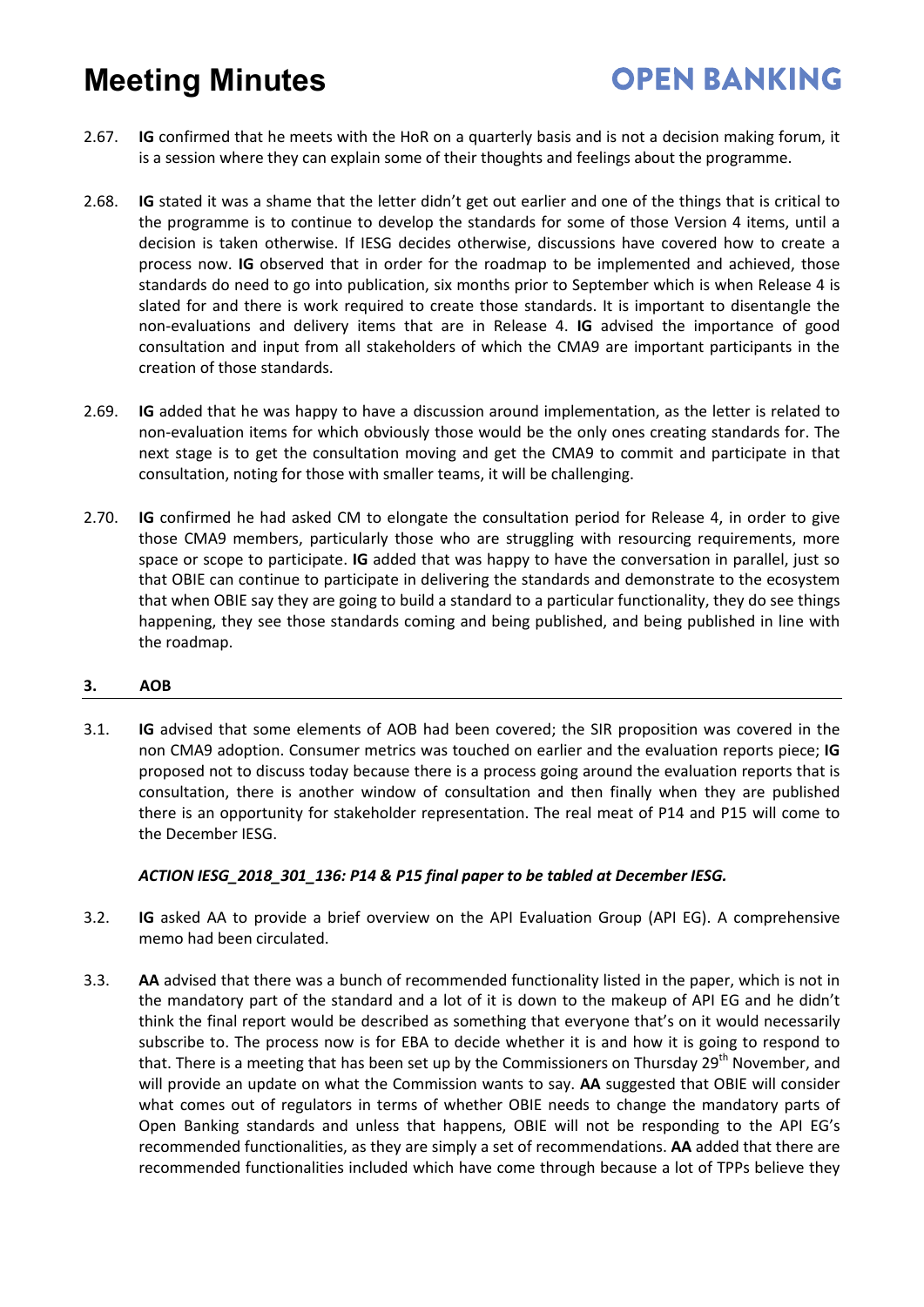#### **OPEN BANKING**

would be helpful, so therefore they cannot be ignored. When OBIE talk with the ecosystem about what comes next, all of that functionality should come into scope of what OBIE might want to put into standards, initially as optional and then it will be for the Trustee to decide whether there is any element of that, that may or may not be mandatory for CMA9.

- 3.4. **IG** stated that James Whittle is one of the Co-Heads of the API EG, OBIE were looking for an update from him at the last couple of IESG's but that hasn't been possible. What OBIE now wants everyone to realise it is a non-regulatory group and it has a somewhat opaque process. **IG** added that there are many things being done in the UK e.g. DMS, dashboards that were not picked up by them. **IG** confirmed that OBIE will not react to that until the regulators send instructions.
- 3.5. **GL** advised there was a meeting set up to make a presentation from the evaluation group to VP Dombrovskis. The meeting is being organised by Ralph Jacob and there are six representatives of the TPP community, incl. FDATA, Klarna, PPRO, Trustly, Eurobits and Bankin, who have all been very active in the API group. GL understood that Thaer Sabri (EMA) is attending and James Whittle (Pay UK). The ASPSP community will be represented by the EBF and some other European associations and banks. Ralf asked GL to attend on the basis that he could produce some evidence from the TPP experience of UK Open Banking Implementation on some of the challenges of going live across Europe on the current RTS timetable, the usage obstacles and API qualities. **GL** added that the TPPs believe there is a requirement here for some flexibility, because in his view only the CMA9 and small percentage of the ASPSPs across Europe who are more technically nimble have chance of delivering a dedicated API interface (to the current RTS timetable) with something remotely useful to the TPP market. The thought of having something that moves into testing and production on the 14th March and is proven to meet the requirements of TPPs by mid-June, based on what can be seen in the IESG pack today, e.g. API Availability, is showing that is a suspect timetable.
- 3.6. **GL** advised that the TPPs are going to be arguing forcefully for a number of principles: i) no cliff edge – meaning that there will be availability for the screen scraping to be maintained, there is not a clear view amongst the European banking market what the adjusted interface needs to contain, therefore the FDATA suggestion of using a double header for identity, through this period to satisfy the requirement for identification and it would be screen scraping as normal. ii) There will also be a representation on Strong Customer Authentication (SCA): that it doesn't lead to any detriment or deterioration in metrics, there is also going to be a request from the TPPs that there is a benchmarking, which they are viewing as a critical component of anything that is acceptable. **GL** is particularly keen that the TPP community and the banking community in the wider European context has not really taken away the learning that he had, which was that there was great importance to be placed on developing properly standardised security profiles and that he will be making the case of trying to get Europe-wide alignment on FAPI, CIBA and embedded CIBA (if there is a requirement for embedded). GL advised that all sides would be trying to figure out what to do about the time table. The European Commission has made it clear that there isn't even time to change the law now if they wanted to and therefore there has to be some kind of coordinated approach.
- 3.7. **IG** advised there were a couple of items IESG had not been able to cover:
- 3.8. In the pack there is an inclusion by FR on something she is developing with the Lending Standards Board on a Code of Conduct for TPPs. It sits more broadly that Open Banking APIs. If anyone has any questions please reach out to FR directly. He will then follow up with FR to perhaps have a more formal slot to talk about this in a future meeting.